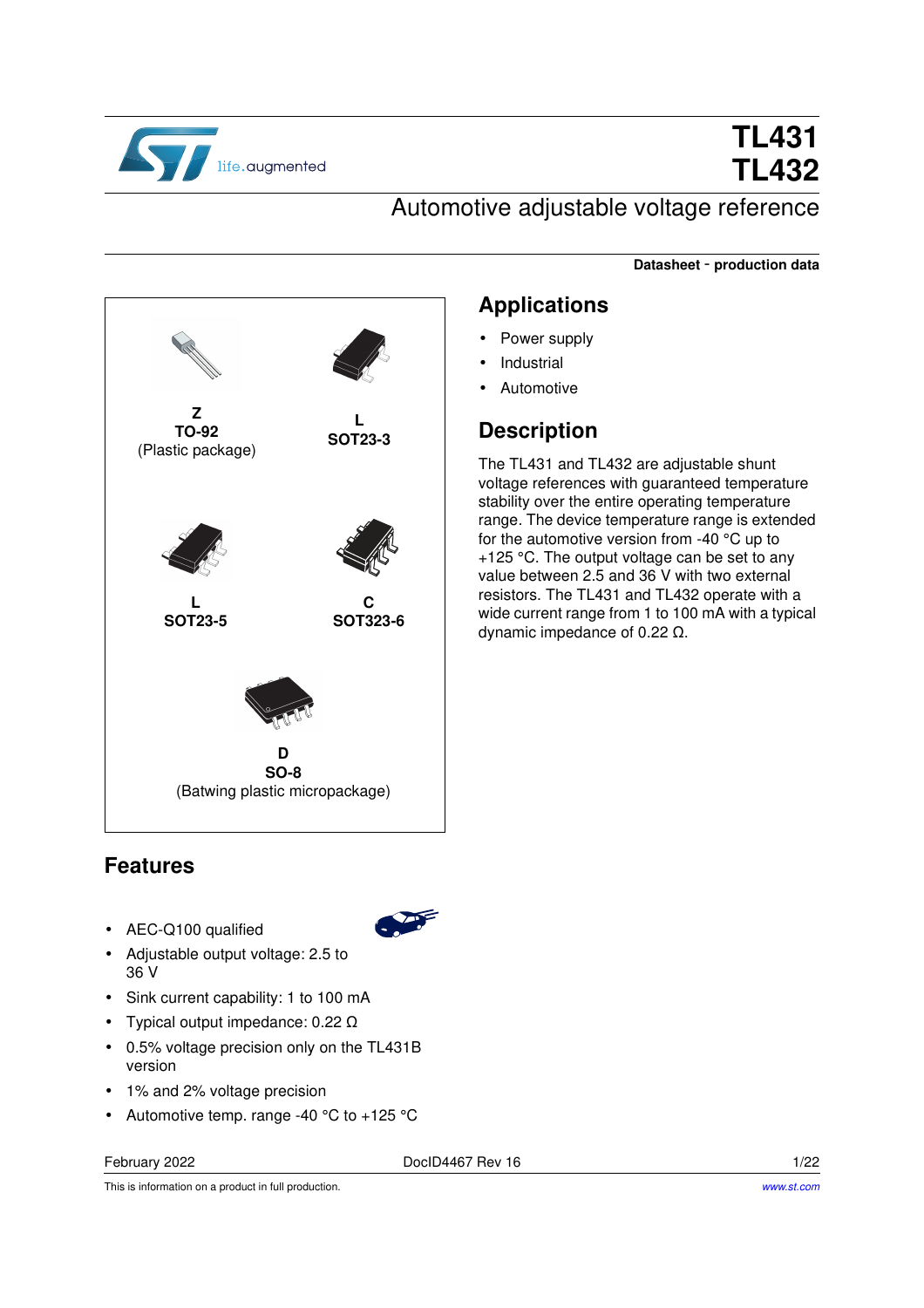## **Contents**

| $\blacksquare$ |     |                                                           |
|----------------|-----|-----------------------------------------------------------|
| $\mathbf 2$    |     | Absolute maximum ratings and operating conditions  4      |
| 3              |     | Reference input voltage deviation overtemperature range 8 |
| 4              |     |                                                           |
|                | 4.1 |                                                           |
|                | 4.2 | TO-92 ammopack and tape and reel package information  14  |
|                | 4.3 |                                                           |
|                | 4.4 |                                                           |
|                | 4.5 |                                                           |
|                | 4.6 |                                                           |
| 5              |     |                                                           |
| 6              |     |                                                           |

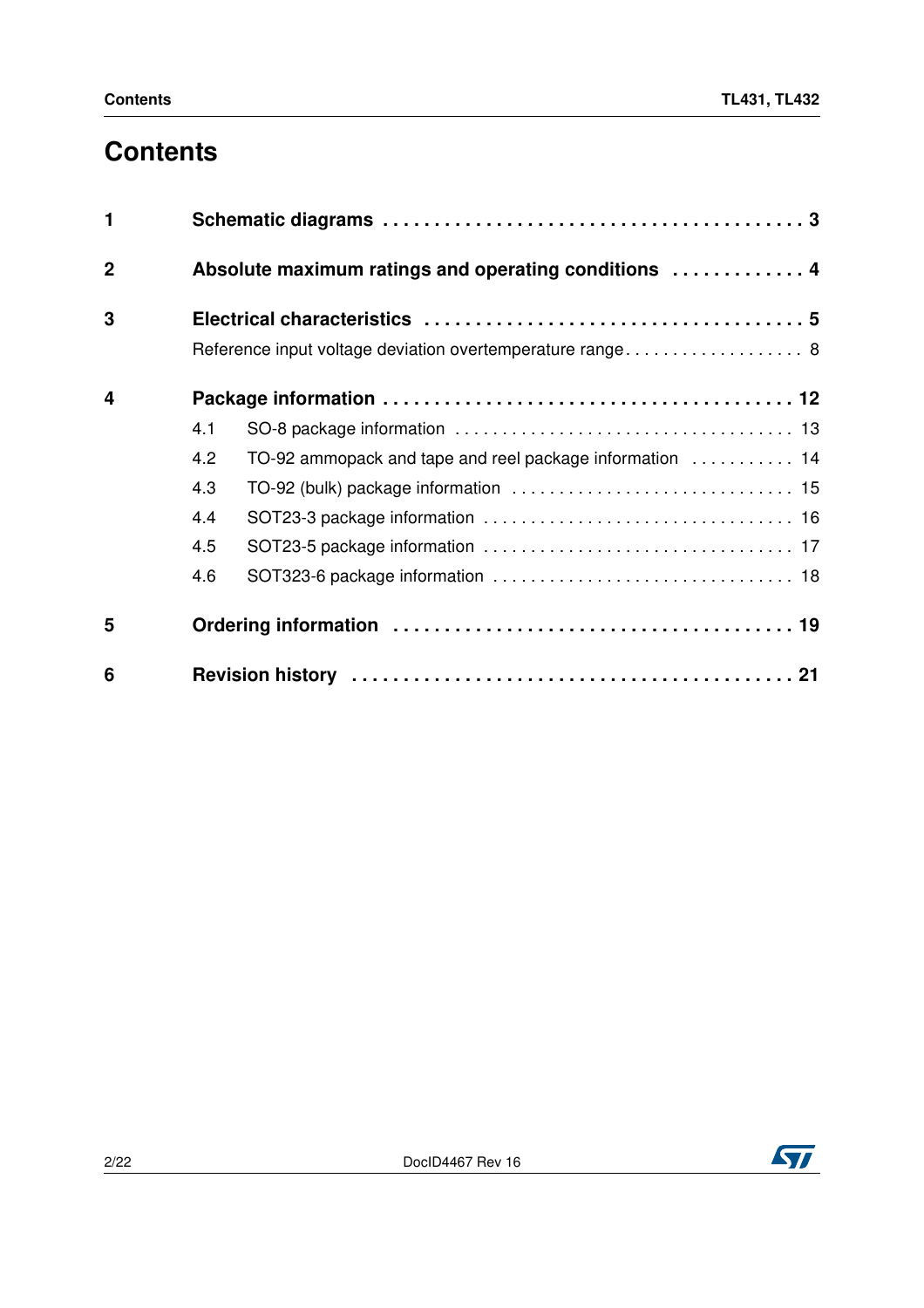### <span id="page-2-0"></span>**1 Schematic diagrams**



### **Figure 2. SO-8 batwing pin connections (top view)**



#### **Figure 3. SOT23-5 and SOT23-3 pin connections (top view)**



#### **Figure 4. SOT323-6 pin connections (top view)**



#### **Figure 5. TL431 and TL432 block diagram**



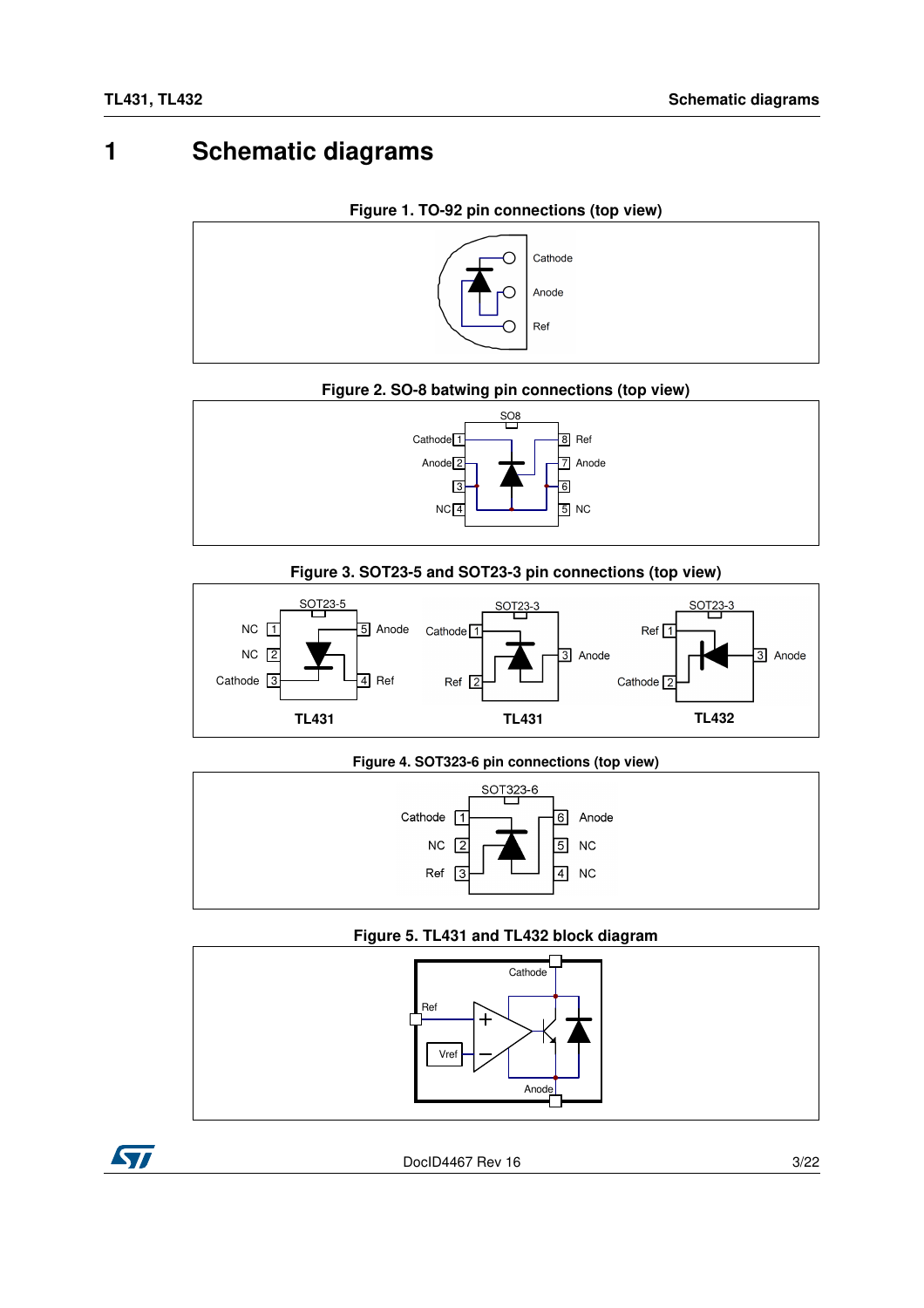### <span id="page-3-0"></span>**2 Absolute maximum ratings and operating conditions**

| Symbol                    | <b>Parameter</b>                                                                                                                                                                  | Value                          | <b>Unit</b>   |
|---------------------------|-----------------------------------------------------------------------------------------------------------------------------------------------------------------------------------|--------------------------------|---------------|
| $V_{KA}$                  | Cathode to anode voltage                                                                                                                                                          | 37                             | V             |
| $I_{k}$                   | Continuous cathode current range                                                                                                                                                  | $-100$ to $+150$               | mA            |
| $I_{ref}$                 | Reference input current range                                                                                                                                                     | $-0.05$ to $+10$               | mA            |
| $R_{thjc}$                | Thermal resistance junction to case<br>TO-92<br>SO-8 batwing<br>SOT23-3L<br>SOT23-5L<br>SOT323-6L                                                                                 | 57<br>30<br>136<br>67<br>110   | $\degree$ C/W |
| $R_{thja}$                | Thermal resistance junction to ambient<br>TO-92<br>SO-8 batwing<br>SOT23-3L<br>SOT23-5L<br>SOT323-6L                                                                              | 200<br>85<br>248<br>157<br>221 | $\degree$ C/W |
| $\mathsf{T}_{\text{stg}}$ | Storage temperature range                                                                                                                                                         | $-65$ to $+150$                | $^{\circ}C$   |
| $T_{\sf J}$               | Junction temperature                                                                                                                                                              | 150                            | °C            |
| <b>ESD</b>                | TL431IY, TL431AIY-T: HBM (human body model) <sup>(1)</sup><br>TL431-TL432: HBM (human body model)<br>MM: machine model <sup>(2)</sup><br>CDM: charged device model <sup>(3)</sup> | 3000<br>2000<br>200<br>1500    | $\vee$        |

|  |  | Table 1. Absolute maximum ratings |  |
|--|--|-----------------------------------|--|
|--|--|-----------------------------------|--|

1. Human body model: a 100 pF capacitor is charged to the specified voltage, then discharged through a 1.5 kΩ resistor between two pins of the device. This is done for all couples of connected pin combinations while the other pins are floating.

2. Machine model: a 200 pF capacitor is charged to the specified voltage, then discharged directly between two pins of the device with no external series resistor (internal resistor < 5 Ω). This is done for all couples o connected pin combinations while the other pins are floating.

3. Charged device model: all pins and the package are charged together to the specified voltage and then discharged directly to the ground through only one pin. This is done for all pins.

| Symbol                       | <b>Parameter</b>                                                                                                  | Value                                                               | Unit |
|------------------------------|-------------------------------------------------------------------------------------------------------------------|---------------------------------------------------------------------|------|
| <b>V<sub>KA</sub></b>        | Cathode to anode voltage                                                                                          | $V_{ref}$ to 36                                                     |      |
| Ιĸ                           | Cathode current                                                                                                   | 1 to 100                                                            | mA   |
| $\mathsf{T}_{\mathsf{oper}}$ | Operating free-air temperature range<br><b>TL431C/AC</b><br>TL431I/AI - TL432I/AI<br><b>TL431B</b><br>TL431IY/AIY | 0 to $+70$<br>$-40$ to $+105$<br>$-40$ to $+125$<br>$-40$ to $+125$ | °C   |

#### **Table 2. Operating conditions**

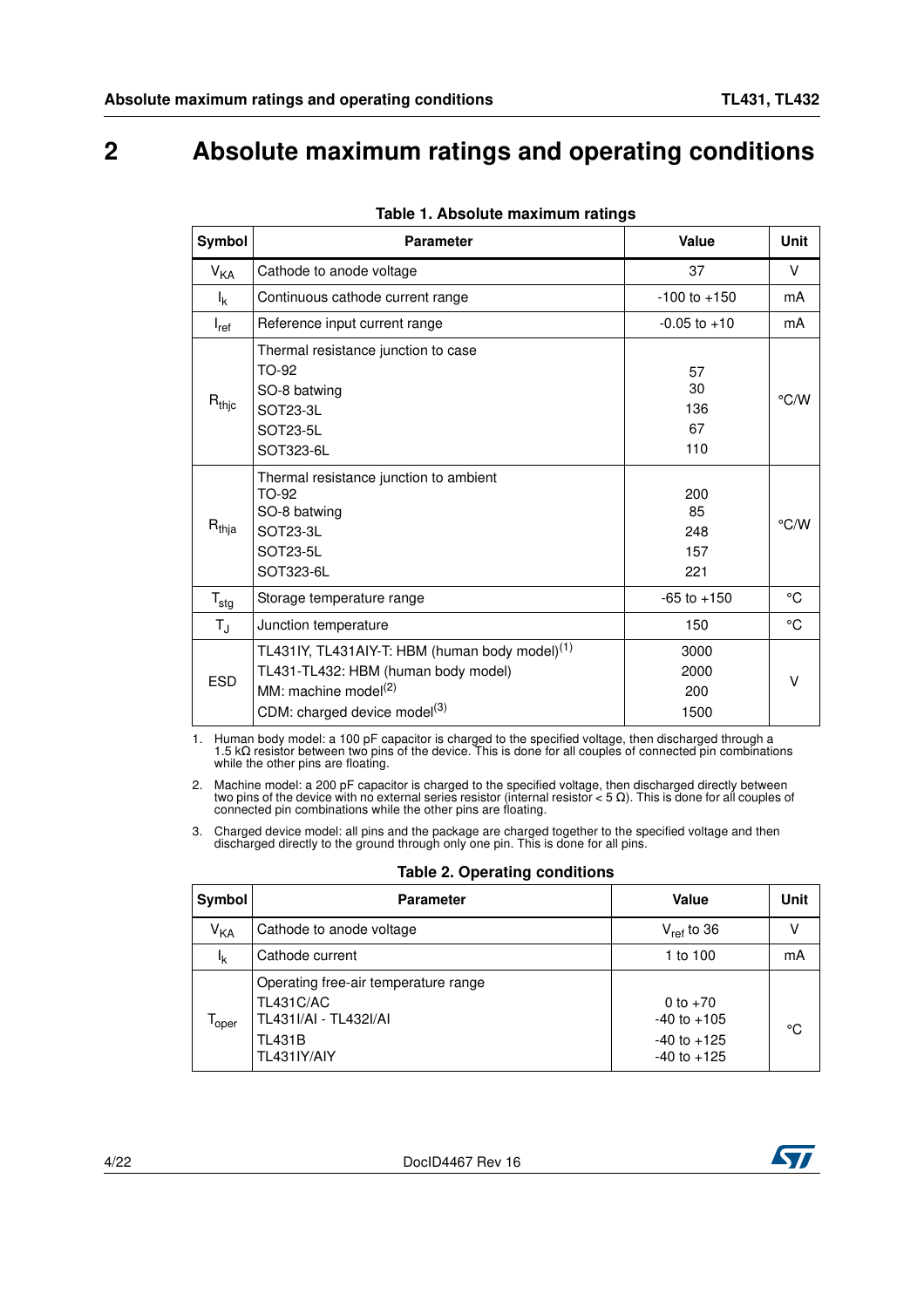## <span id="page-4-0"></span>**3 Electrical characteristics**

|                                           | <b>Parameter</b>                                                                                                                                                                          |                          | <b>TL431C</b>                     |               |                | <b>TL431AC</b> |                       |             |  |
|-------------------------------------------|-------------------------------------------------------------------------------------------------------------------------------------------------------------------------------------------|--------------------------|-----------------------------------|---------------|----------------|----------------|-----------------------|-------------|--|
| Symbol                                    |                                                                                                                                                                                           | Min.                     | Typ.                              | Max.          | Min.           | Typ.           | Max.                  | <b>Unit</b> |  |
| $V_{ref}$                                 | Reference input voltage<br>$V_{KA} = V_{ref}$ , $I_k = 10$ mA, $T_{amb} = 25$ °C<br>$T_{min} \leq T_{amb} \leq T_{max}$                                                                   | 2.44<br>2.423            | 2.495<br>$\overline{\phantom{a}}$ | 2.55<br>2.567 | 2.47<br>2.453  | 2.495          | 2.52<br>2.537         | V           |  |
| $\Delta V_{ref}$                          | Reference input voltage deviation overtemperature<br>range $(1)$<br>$V_{KA} = V_{ref}$ , $I_k = 10$ mA, $T_{min} \leq T_{amb} \leq T_{max}$                                               | $\overline{a}$           | 3                                 | 17            | $\overline{a}$ | 3              | 15                    | mV          |  |
| $\Delta V$ ref<br>$\overline{\Delta Vka}$ | Ratio of change in reference input voltage to change<br>in cathode to anode voltage<br>$I_k = 10 \text{ mA} - \Delta V_{KA} = 10 \text{ V to } V_{ref}$<br>$\Delta V_{KA}$ = 36 V to 10 V | $-2.7$<br>$-2$           | $-1.4$<br>$-1$                    |               | $-2.7$<br>$-2$ | $-1.4$<br>$-1$ |                       | mV/V        |  |
| $I_{ref}$                                 | Reference input current<br>$I_k$ = 10 mA, R1 = 10 k $\Omega$ , R2 = $\infty$<br>$T_{amb}$ = 25 °C<br>$T_{min} \leq T_{amb} \leq T_{max}$                                                  |                          | 1.8                               | 4<br>5.2      |                | 1.8            | $\overline{4}$<br>5.2 | μA          |  |
| $\Delta I_{ref}$                          | Reference input current deviation overtemperature<br>range<br>$I_k$ = 10 mA, R1 = 10 kΩ, R2 = $\infty$<br>$T_{min} \leq T_{amb} \leq T_{max}$                                             |                          | 0.4                               | 1.2           |                | 0.4            | 1.2                   | μA          |  |
| $I_{min}$                                 | Minimum cathode current for regulation<br>$V_{KA} = V_{ref}$                                                                                                                              |                          | 0.5                               | 1             |                | 0.5            | 0.6                   | mA          |  |
| $I_{\rm off}$                             | Off-state cathode current                                                                                                                                                                 | $\overline{\phantom{a}}$ | 2.6                               | 1000          | $\frac{1}{2}$  | 2.6            | 1000                  | nA          |  |
| ZKA                                       | Dynamic impedance <sup>(2)</sup><br>$V_{KA} = V_{ref}$ , $\Delta I_k = 1$ to 100 mA, f $\leq 1$ kHZ                                                                                       | $\overline{\phantom{a}}$ | 0.22                              | 0.5           |                | 0.22           | 0.5                   | Ω           |  |

| Table 3. TL431C ( $T_{amb}$ = 25 °C unless otherwise specified) |  |
|-----------------------------------------------------------------|--|
|-----------------------------------------------------------------|--|

1. See definition of *[Section : Reference input voltage deviation overtemperature range](#page-7-0)*.

2. The dynamic impedance is defined as  $|ZKA| = \frac{\Delta V_{KA}}{}$ 

$$
= \frac{-kA}{\Delta I_k}
$$

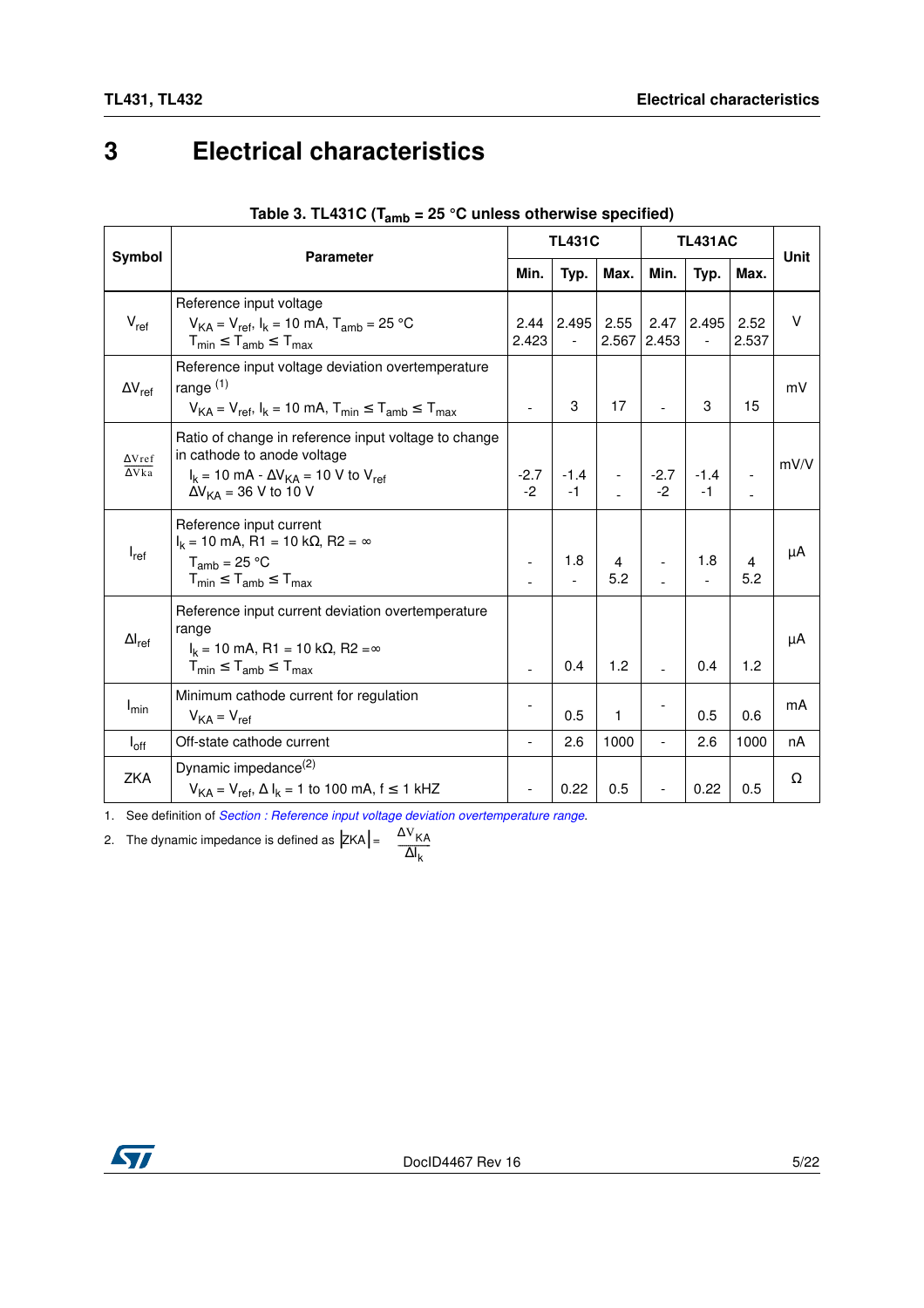|                                | <b>Parameter</b>                                                                                                                                                             | TL431B, TL432B | <b>Unit</b>    |                       |        |  |
|--------------------------------|------------------------------------------------------------------------------------------------------------------------------------------------------------------------------|----------------|----------------|-----------------------|--------|--|
| Symbol                         |                                                                                                                                                                              | Min.           | Typ.           | Max.                  |        |  |
| $V_{ref}$                      | Reference input voltage<br>$V_{KA} = V_{ref}$ , $I_k = 10$ mA, $T_{amb} = 25$ °C<br>$T_{min} \leq T_{amb} \leq T_{max}$                                                      | 2.483<br>2.453 | 2.495          | 2.507<br>2.537        | $\vee$ |  |
| $\Delta V_{ref}$               | Reference input voltage deviation overtemperature range (1)<br>$V_{KA} = V_{ref}$ , $I_k = 10$ mA, $T_{min} \le T_{amb} \le T_{max}$                                         |                | 7              | 30                    | mV     |  |
| $\Delta V$ ref<br>$\Delta Vka$ | Ratio of change in reference input voltage to change in cathode to<br>anode voltage<br>$I_k$ = 10 mA - $\Delta V_{KA}$ = 10 V to $V_{ref}$<br>$\Delta V_{KA}$ = 36 V to 10 V | $-2.7$<br>$-2$ | $-1.4$<br>$-1$ |                       | mV/V   |  |
| $I_{ref}$                      | Reference input current<br>$I_k = 10$ mA, R1 = 10 k $\Omega$ , R2 = $\infty$<br>$T_{amb}$ = 25 °C<br>$T_{min} \leq T_{amb} \leq T_{max}$                                     |                | 1.8            | $\overline{4}$<br>6.5 | μA     |  |
| $\Delta I_{\text{ref}}$        | Reference input current deviation overtemperature range<br>$I_k = 10$ mA, R1 = 10 k $\Omega$ , R2 = $\infty$<br>$T_{min} \leq T_{amb} \leq T_{max}$                          |                | 0.8            | 2.5                   | μA     |  |
| $I_{min}$                      | Minimum cathode current for regulation<br>$V_{KA} = V_{ref}$                                                                                                                 |                | 0.45           | 0.6                   | mA     |  |
| $I_{\text{off}}$               | Off-state cathode current                                                                                                                                                    |                | 180            | 500                   | nA     |  |
| ZKA                            | Dynamic impedance <sup>(2)</sup><br>$V_{KA} = V_{ref}$ , $\Delta I_k = 1$ to 100 mA, f $\leq 1$ kHZ                                                                          |                | 0.22           | 0.5                   | Ω      |  |

**Table 4. TL431B, TL432B (Tamb = 25 °C unless otherwise specified)**

1. See definition of *[Section : Reference input voltage deviation overtemperature range](#page-7-0)*.

2. The dynamic impedance is defined as  $|ZKA| = \frac{\Delta V_{KA}}{}$ 

$$
\overline{\Delta I_k}
$$

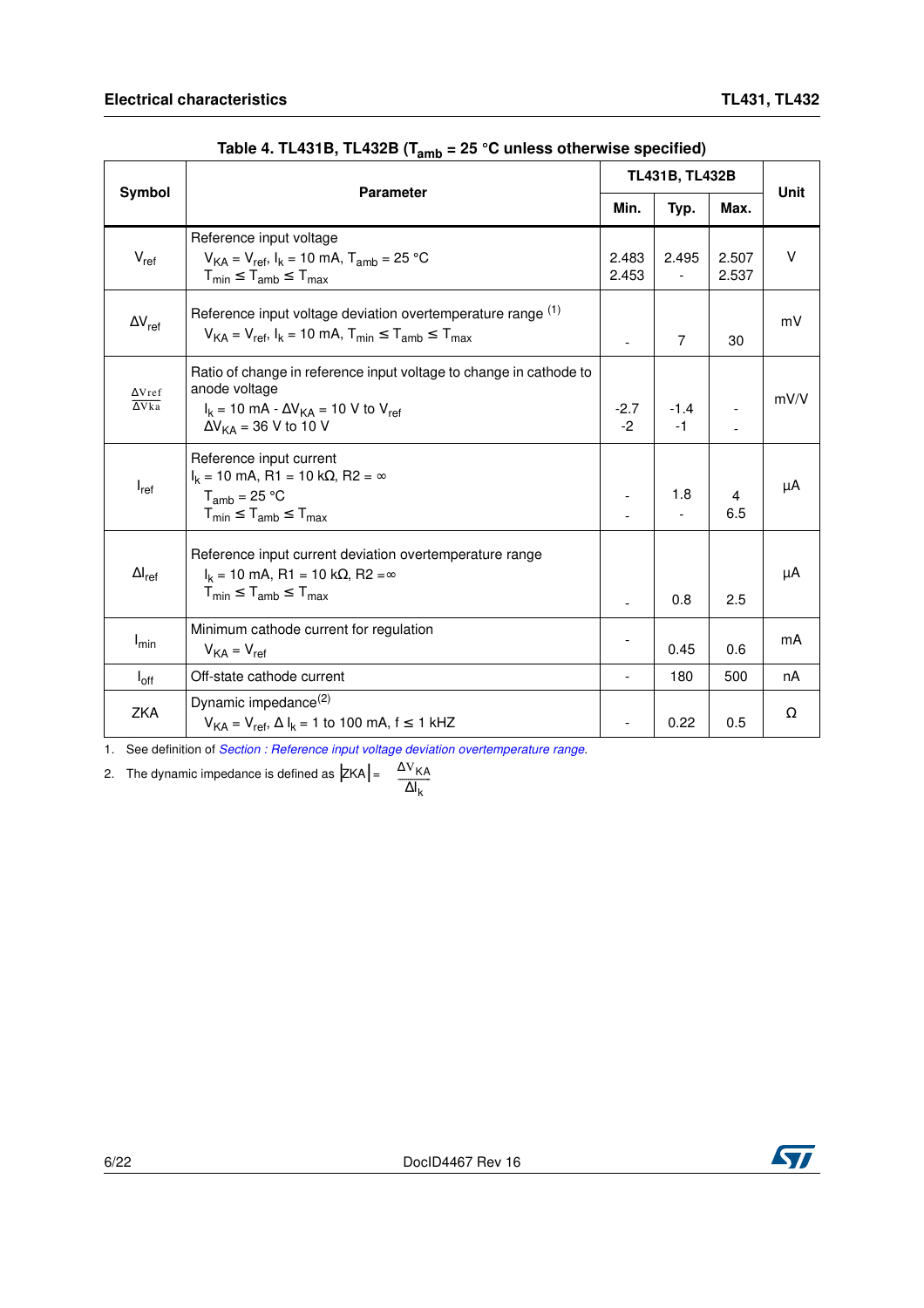|                                | ∙ v∙amo                                                                                                                                                                     |                          | <b>TL431I/TL432I</b>                   |                          | <b>TL431AI/TL432AI</b>   |                |              |        |
|--------------------------------|-----------------------------------------------------------------------------------------------------------------------------------------------------------------------------|--------------------------|----------------------------------------|--------------------------|--------------------------|----------------|--------------|--------|
| Symbol                         | <b>Parameter</b>                                                                                                                                                            | Min.                     | Typ.                                   | Max.                     | Min.                     | Typ.           | Max.         | Unit   |
| $V_{ref}$                      | Reference input voltage<br>$V_{KA} = V_{ref}$ , $I_k = 10$ mA, $T_{amb} = 25$ °C<br>$T_{min} \leq T_{amb} \leq T_{max}$                                                     | 2.41                     | 2.44 2.495<br>$\overline{\phantom{a}}$ | 2.55<br>2.58             | 2.47<br>2.44             | 2.495          | 2.52<br>2.55 | $\vee$ |
| $\Delta V_{ref}$               | Reference input voltage deviation overtemperature<br>range $(1)$<br>$V_{KA} = V_{ref}$ , $I_k = 10$ mA, $T_{min} \le T_{amb} \le T_{max}$                                   | $\overline{\phantom{a}}$ | $\overline{7}$                         | 30                       |                          | 7              | 30           | mV     |
| $\Delta V$ ref<br>$\Delta$ Vka | Ratio of change in reference input voltage to change<br>in cathode to anode voltage<br>$I_k$ = 10 mA, $\Delta V_{KA}$ = 10 V to $V_{ref}$<br>$\Delta V_{KA}$ = 36 V to 10 V | $-2.7$  <br>$-2$         | $-1.4$<br>$-1$                         | $\overline{\phantom{a}}$ | $-2.7$<br>$-2$           | $-1.4$<br>$-1$ |              | mV/V   |
| $I_{ref}$                      | Reference input current<br>$I_k$ = 10 mA, R1 = 10 k $\Omega$ , R2 = $\infty$<br>$T_{amb}$ = 25 °C<br>$T_{min} \leq T_{amb} \leq T_{max}$                                    | $\overline{\phantom{a}}$ | 1.8                                    | 4<br>6.5                 |                          | 1.8            | 4<br>6.5     | μA     |
| $\Delta I_{\sf ref}$           | Reference input current deviation overtemperature<br>range<br>$I_k = 10$ mA, R1 = 10 k $\Omega$ , R2 = $\infty$<br>$T_{min} \leq T_{amb} \leq T_{max}$                      | $\overline{\phantom{a}}$ | 0.8                                    | 2.5                      | $\blacksquare$           | 0.8            | 1.2          | μA     |
| $I_{min}$                      | Minimum cathode current for regulation<br>$V_{KA} = V_{ref}$                                                                                                                | $\overline{\phantom{a}}$ | 0.5                                    | 1                        |                          | 0.5            | 0.7          | mA     |
| $I_{\text{off}}$               | Off-state cathode current                                                                                                                                                   |                          | 2.6                                    | 1000                     | $\overline{a}$           | 2.6            | 1000         | nA     |
| ZKA                            | Dynamic impedance <sup>(2)</sup><br>$V_{KA} = V_{ref}$ , $\Delta I_k = 1$ to 100 mA, f $\leq 1$ kHZ                                                                         |                          | 0.22                                   | 0.5                      | $\overline{\phantom{0}}$ | 0.22           | 0.5          | Ω      |

**Table 5. TL431I/TL432I (Tamb = 25 °C unless otherwise specified)**

1. See definition of *[Section : Reference input voltage deviation overtemperature range](#page-7-0)* below.

2. The dynamic impedance is defined as  $|ZKA| = \frac{\Delta V_{KA}}{}$ 

$$
\frac{-\kappa_A}{\Delta I_k}
$$

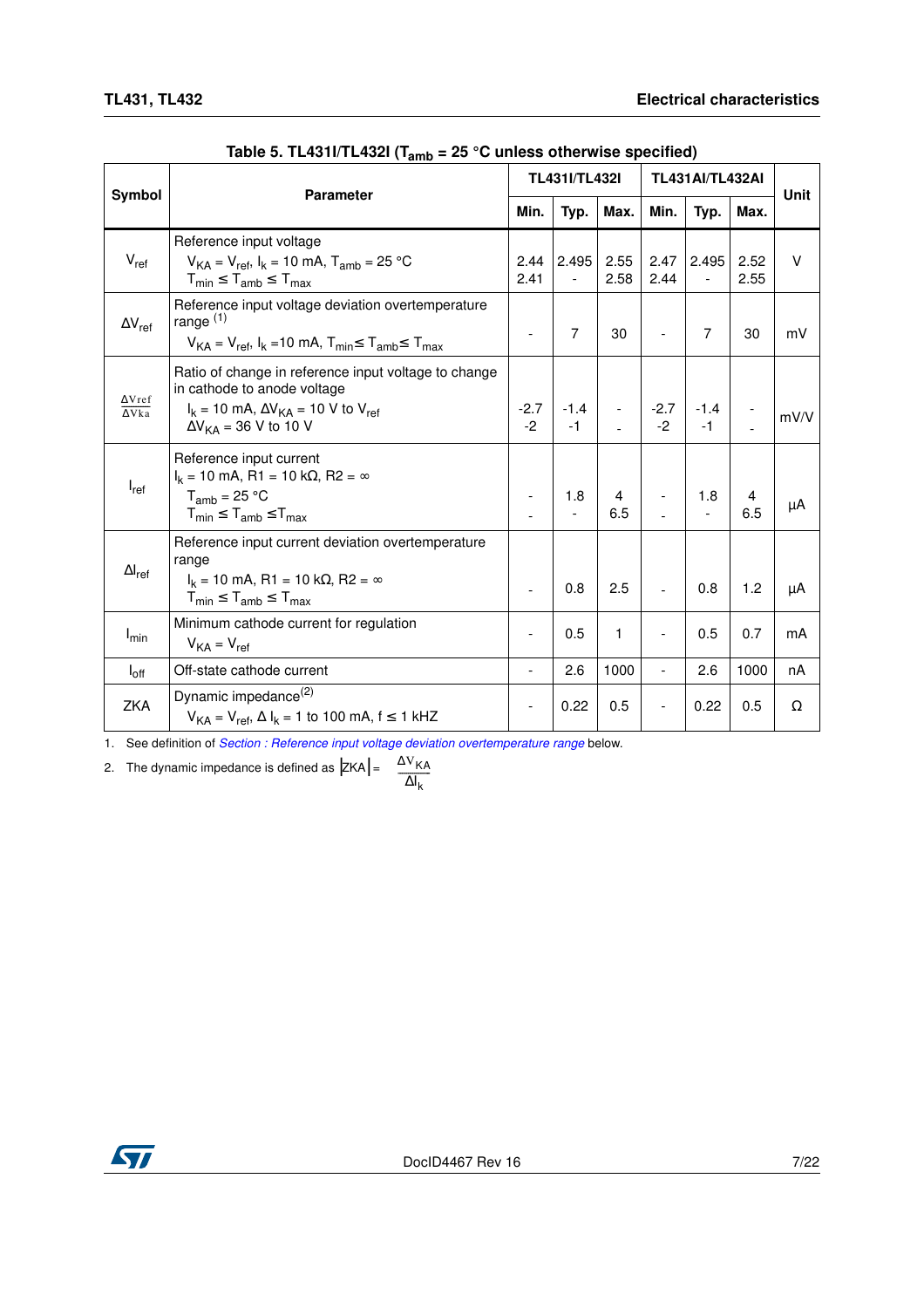| Symbol                                     | <b>Parameter</b>                                                                                                                                                                           |                | <b>TL431IY</b>                                                             |              | <b>TL431AIY</b>      | <b>Unit</b>    |              |        |  |
|--------------------------------------------|--------------------------------------------------------------------------------------------------------------------------------------------------------------------------------------------|----------------|----------------------------------------------------------------------------|--------------|----------------------|----------------|--------------|--------|--|
|                                            |                                                                                                                                                                                            | Min.           | Typ.                                                                       | Max.         | Min.                 | Typ.           | Max.         |        |  |
| $V_{ref}$                                  | Reference input voltage<br>$V_{KA} = V_{ref}$ , $I_k = 10$ mA<br>$T_{min} \leq T_{amb} \leq T_{max}$                                                                                       | 2.44<br>2.41   | 2.495<br>$\overline{\phantom{a}}$                                          | 2.55<br>2.58 | 2.47<br>2.44         | 2.495          | 2.52<br>2.55 | $\vee$ |  |
| $\Delta V_{ref}$                           | Reference input voltage deviation overtemperature<br>range $(1)$<br>$V_{KA} = V_{ref}$ , $I_k = 10$ mA, $T_{min} \le T_{amb} \le T_{max}$                                                  | $\blacksquare$ | $\overline{7}$                                                             | 30           | $\overline{a}$       | 7              | 30           | mV     |  |
| $\Delta V$ ref<br>$\overline{\Delta V}$ ka | Ratio of change in reference input voltage to change<br>in cathode to anode voltage<br>$I_k$ = 10 mA, $\Delta V_{KA}$ = 10 V to $V_{ref}$<br>$I_k = 10$ mA, $\Delta V_{KA} = 36$ V to 10 V |                | $\begin{array}{ c c c c c }\n -2.7 & -1.4 \\ \hline\n-2 & -1\n\end{array}$ |              | $\vert$ -2.7<br>$-2$ | $-1.4$<br>$-1$ |              | mV/V   |  |
| $I_{ref}$                                  | Reference input current<br>$I_k = 10$ mA, R1 = 10 k $\Omega$ , R2 = $\infty$<br>$T_{min} \leq T_{amb} \leq T_{max}$                                                                        |                | 1.8                                                                        | 4<br>6.5     |                      | 1.8            | 4<br>6.5     | μA     |  |
| $\Delta I_{\text{ref}}$                    | Reference input current deviation overtemperature<br>range<br>$I_k$ = 10 mA, R1 = 10 k $\Omega$ , R2 = $\infty$ , T <sub>min</sub> $\leq T_{amb} \leq$<br>$T_{\text{max}}$                 |                | 0.8                                                                        | 2.5          | $\overline{a}$       | 0.8            | 1.2          | μA     |  |
| $I_{min}$                                  | Minimum cathode current for regulation<br>$V_{KA} = V_{ref}$                                                                                                                               | $\overline{a}$ | 0.5                                                                        | 1            |                      | 0.5            | 0.6          | mA     |  |
| $I_{\text{off}}$                           | Off-state cathode current<br>$T_{min} \leq T_{amb} \leq T_{max}$                                                                                                                           |                | 2.6                                                                        | 1000<br>3000 |                      | 2.6            | 1000<br>3000 | nA     |  |
| ZKA                                        | Dynamic impedance <sup>(2)</sup><br>$V_{KA} = V_{ref}$ , $\Delta I_k = 1$ to 100 mA, F $\leq$ 1 kHz                                                                                        |                | 0.22                                                                       | 0.5          |                      | 0.22           | 0.5          | Ω      |  |

**Table 6. TL431IY (Tamb = 25 °C unless otherwise specified)**

1. See definition of *[Section : Reference input voltage deviation overtemperature range](#page-7-0)* below.

2. The dynamic impedance is defined as  $|ZKA|$  $\frac{\Delta V_{KA}}{V_{A}}$ 

$$
A = \frac{R}{\Delta l_k}
$$

#### <span id="page-7-0"></span>**Reference input voltage deviation overtemperature range**

 $\Delta V_{ref}$  is defined as the difference between the maximum and minimum values obtained over the full temperature range.

$$
\Delta V_{\text{ref}} = V_{\text{ref max}} - V_{\text{ref min}}
$$

**Figure 6. Reference input voltage deviation overtemperature range**



8/22 DocID4467 Rev 16

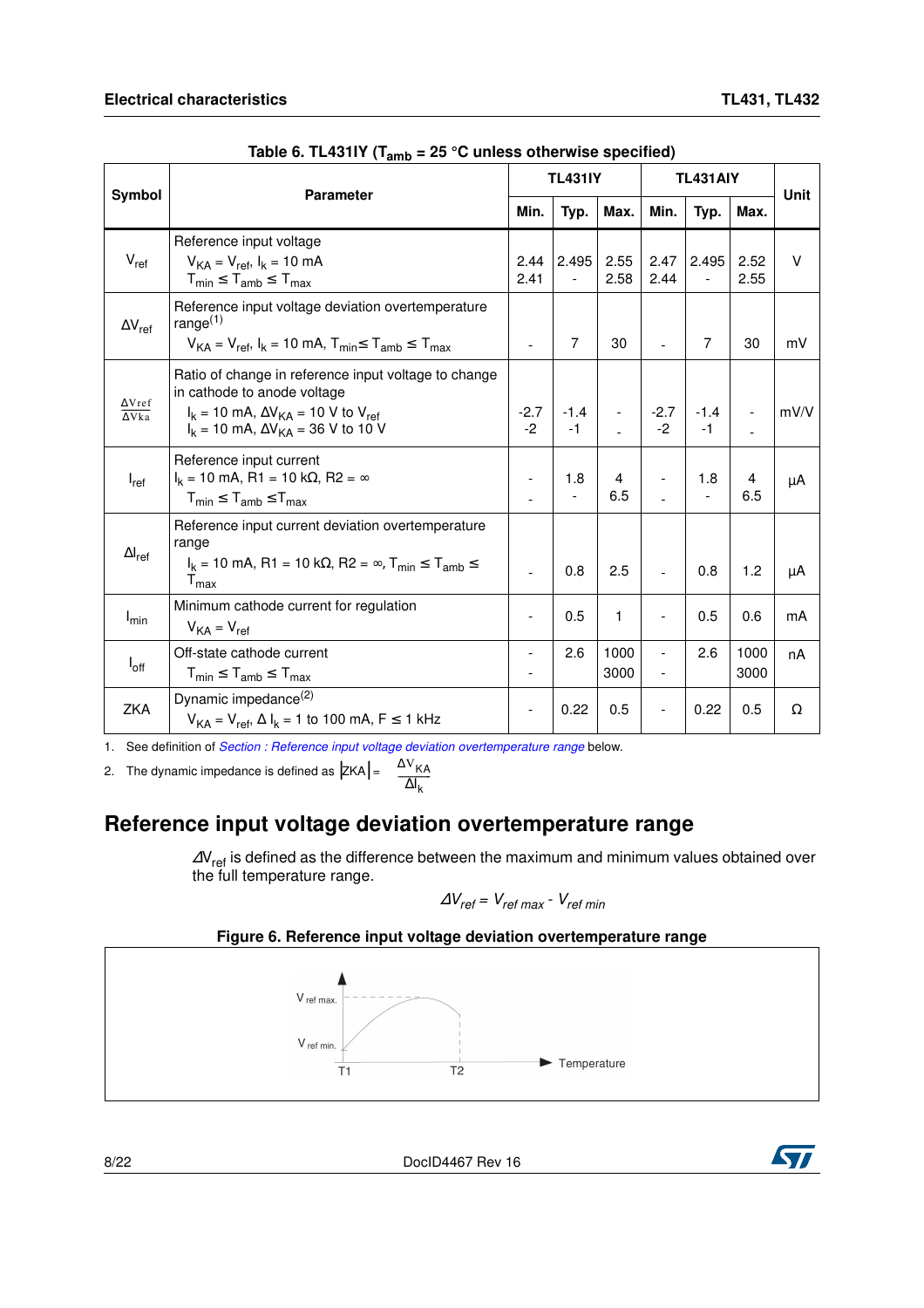







DocID4467 Rev 16 9/22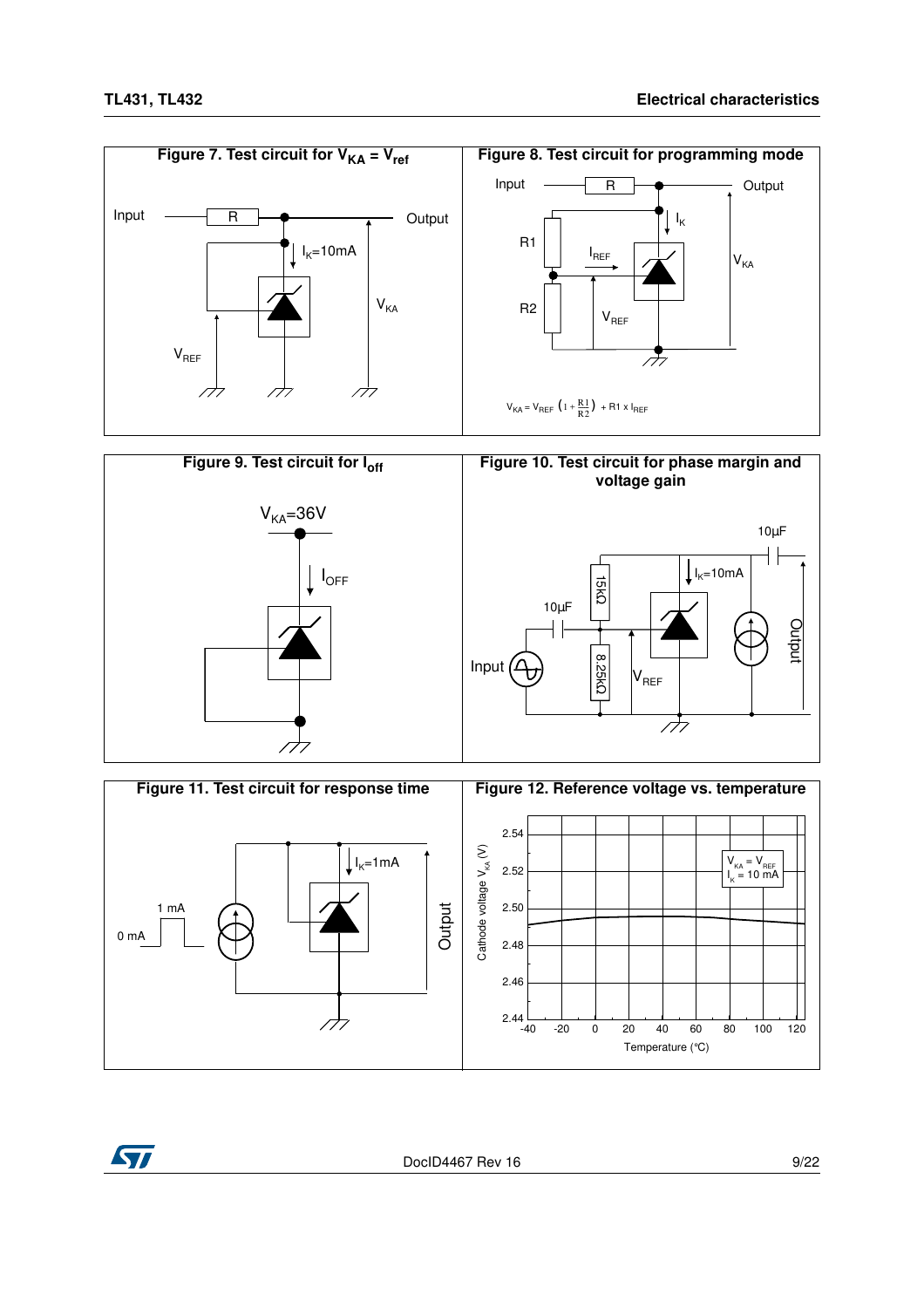$\overline{2}$ 









10/22 DocID4467 Rev 16

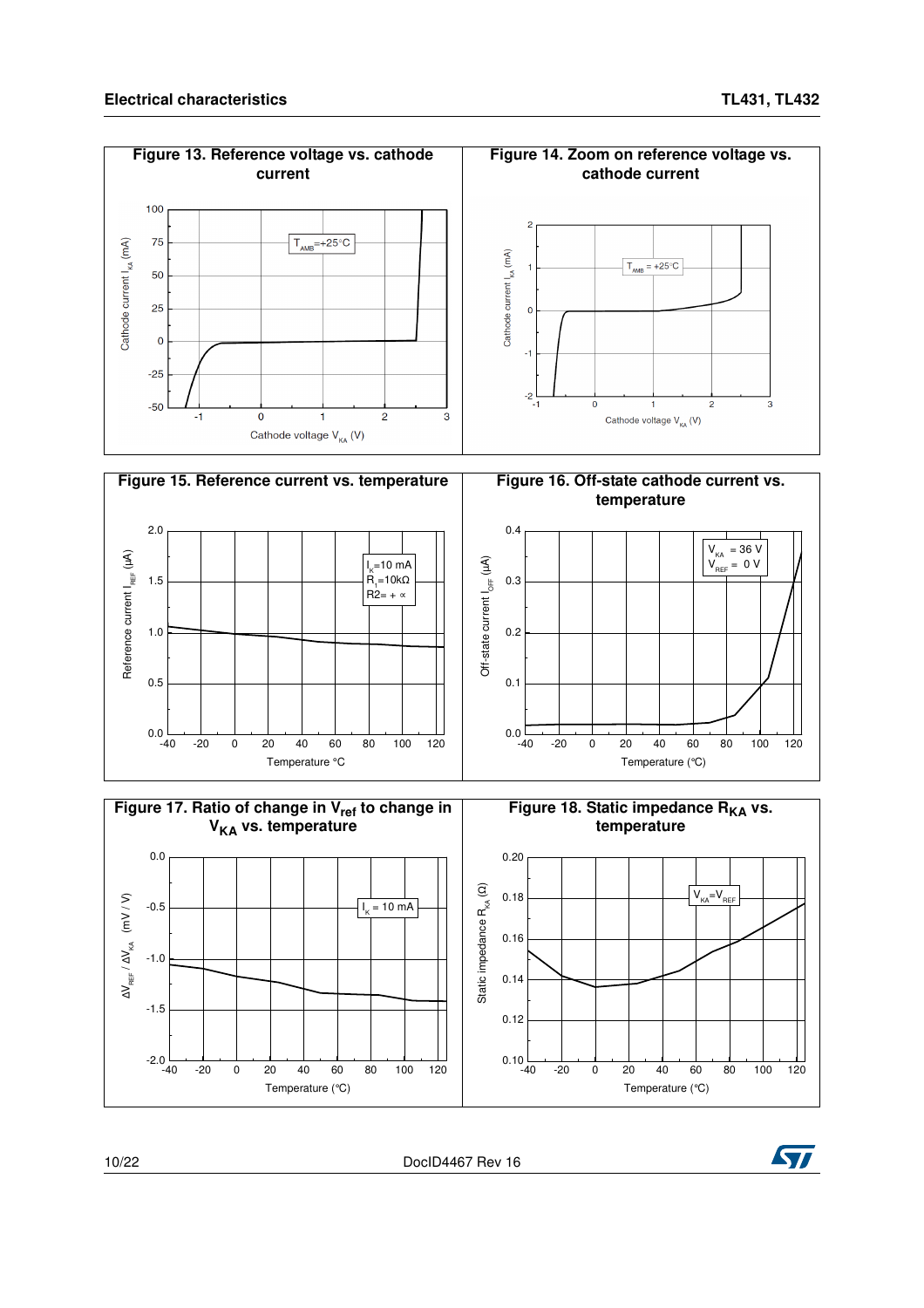

#### **Figure 23. Pulse response for I<sup>k</sup> = 1 mA**





DocID4467 Rev 16 11/22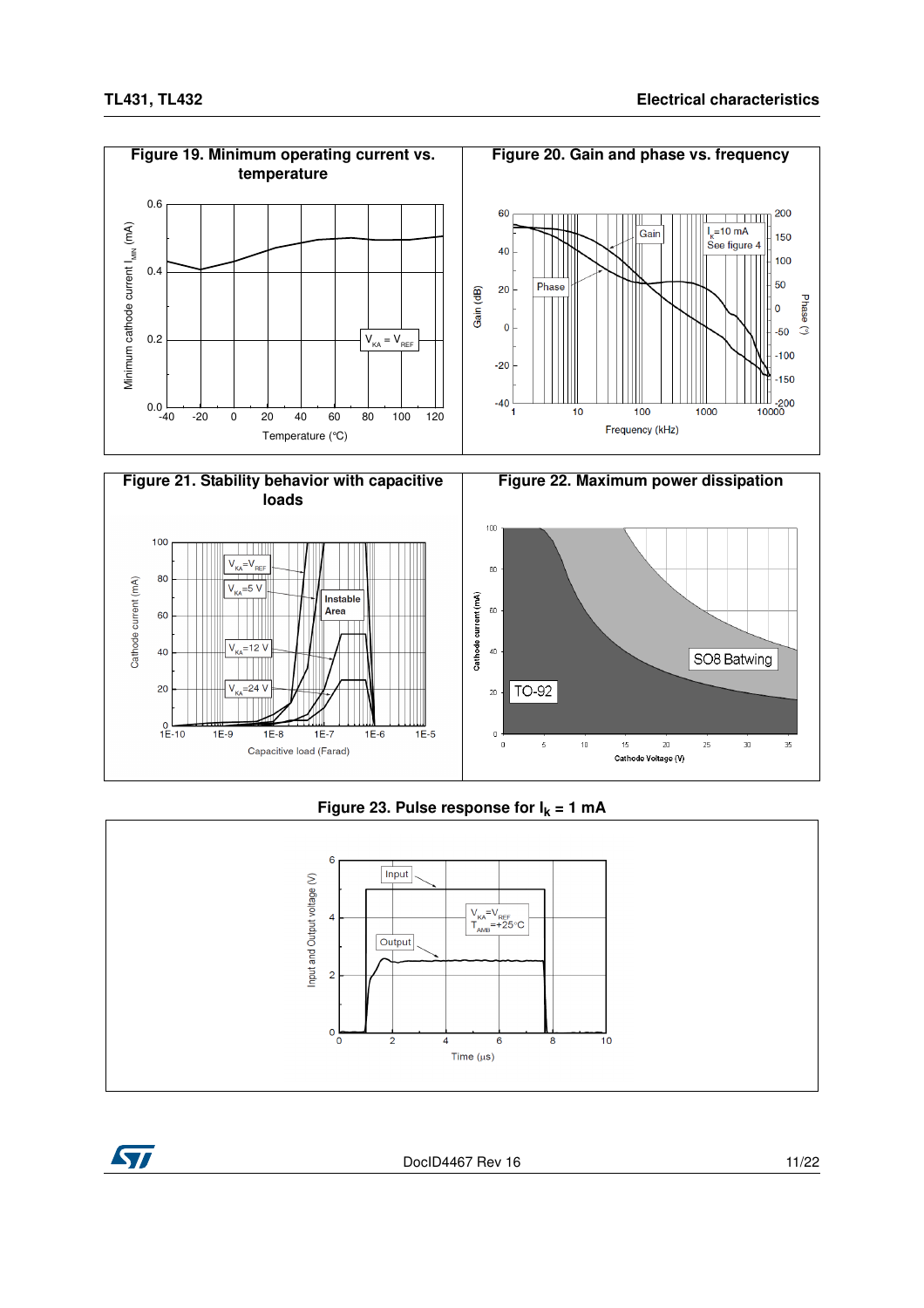### <span id="page-11-0"></span>**4 Package information**

In order to meet environmental requirements, ST offers these devices in different grades of ECOPACK packages, depending on their level of environmental compliance. ECOPACK specifications, grade definitions and product status are available at: *[www.st.com](http://www.st.com)*. ECOPACK is an ST trademark.

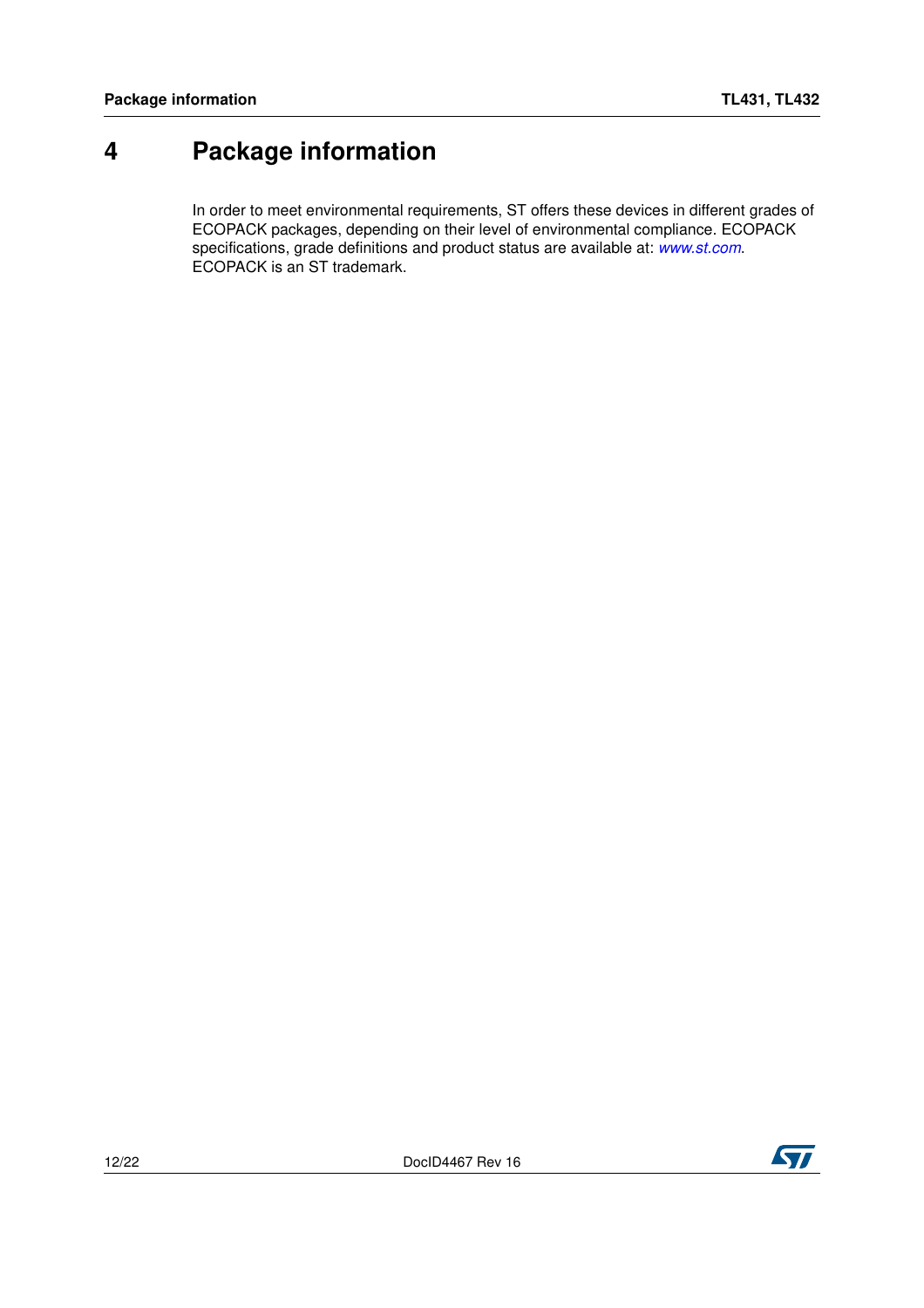### <span id="page-12-0"></span>**4.1 SO-8 package information**



#### **Figure 24. SO-8 package outline**

#### **Table 7. SO-8 package mechanical data**

| rable 1. 50-6 package mechanical data |                          |                          |                          |                          |                          |                          |  |  |  |  |
|---------------------------------------|--------------------------|--------------------------|--------------------------|--------------------------|--------------------------|--------------------------|--|--|--|--|
|                                       | <b>Dimensions</b>        |                          |                          |                          |                          |                          |  |  |  |  |
| Symbol                                |                          | <b>Millimeters</b>       |                          | <b>Inches</b>            |                          |                          |  |  |  |  |
|                                       | Min.                     | Typ.                     | Max.                     | Min.                     | Typ.                     | Max.                     |  |  |  |  |
| A                                     |                          | $\overline{\phantom{a}}$ | 1.75                     | $\overline{\phantom{a}}$ | $\overline{\phantom{a}}$ | 0.069                    |  |  |  |  |
| A1                                    | 0.10                     |                          | 0.25                     | 0.004                    | $\overline{\phantom{a}}$ | 0.010                    |  |  |  |  |
| A <sub>2</sub>                        | 1.25                     | $\overline{\phantom{a}}$ | $\overline{\phantom{0}}$ | 0.049                    | $\overline{\phantom{a}}$ | -                        |  |  |  |  |
| $\sf b$                               | 0.28                     |                          | 0.48                     | 0.011                    |                          | 0.019                    |  |  |  |  |
| c                                     | 0.17                     |                          | 0.23                     | 0.007                    |                          | 0.010                    |  |  |  |  |
| D                                     | 4.80                     | 4.90                     | 5.00                     | 0.189                    | 0.193                    | 0.197                    |  |  |  |  |
| E                                     | 5.80                     | 6.00                     | 6.20                     | 0.228                    | 0.236                    | 0.244                    |  |  |  |  |
| E1                                    | 3.80                     | 3.90                     | 4.00                     | 0.150                    | 0.154                    | 0.157                    |  |  |  |  |
| e                                     | $\blacksquare$           | 1.27                     | $\overline{\phantom{a}}$ | $\overline{\phantom{a}}$ | 0.050                    | $\overline{\phantom{a}}$ |  |  |  |  |
| h                                     | 0.25                     | $\overline{\phantom{a}}$ | 0.50                     | 0.010                    | $\blacksquare$           | 0.020                    |  |  |  |  |
| L                                     | 0.40                     | $\overline{\phantom{a}}$ | 1.27                     | 0.016                    | $\overline{\phantom{a}}$ | 0.050                    |  |  |  |  |
| L1                                    | $\overline{\phantom{a}}$ | 1.04                     | $\overline{\phantom{a}}$ | $\overline{\phantom{a}}$ | 0.040                    | $\overline{\phantom{a}}$ |  |  |  |  |
| k                                     | 0°                       | $\overline{\phantom{a}}$ | $8^{\circ}$              | 0°                       | $\overline{\phantom{a}}$ | $8^{\circ}$              |  |  |  |  |
| ccc                                   |                          |                          | 0.10                     |                          |                          | 0.004                    |  |  |  |  |

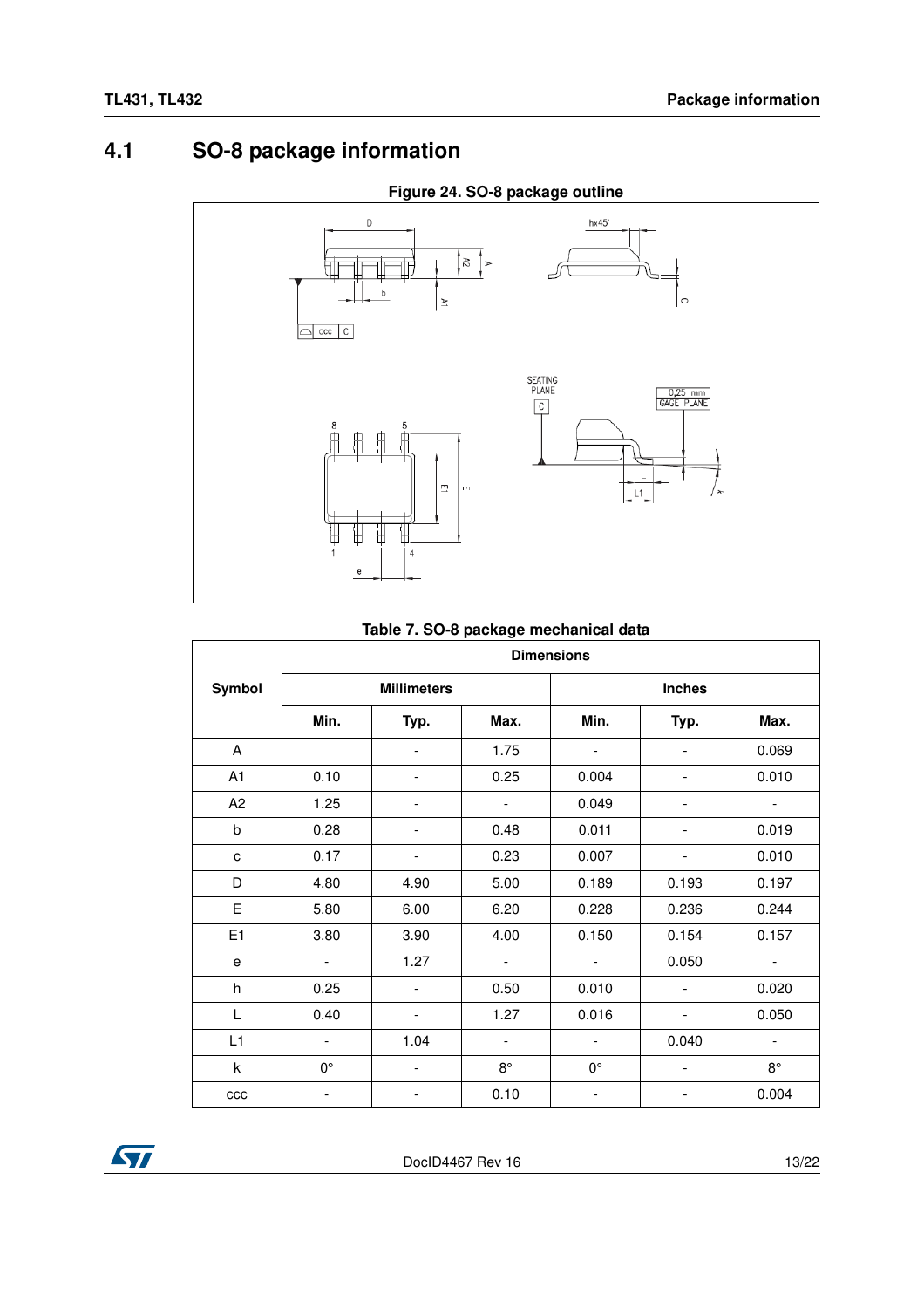### <span id="page-13-0"></span>**4.2 TO-92 ammopack and tape and reel package information**



**Figure 25. TO-92 ammopack and tape and reel package outline**

**Table 8. TO-92 ammopack and tape and reel package mechanical data**

| Symbol         |                             | <b>Dimension (millimeters)</b> |                          | <b>Dimension (Inches)</b> |                          |                          |  |
|----------------|-----------------------------|--------------------------------|--------------------------|---------------------------|--------------------------|--------------------------|--|
|                | Min.                        | Typ.                           | Max.                     | Min.                      | Typ.                     | Max.                     |  |
| A <sub>1</sub> | $\overline{a}$              | $\frac{1}{2}$                  | 5.0                      | $\overline{a}$            | $\overline{\phantom{a}}$ | 0.197                    |  |
| A              |                             | $\overline{a}$                 | 5.0                      |                           |                          | 0.197                    |  |
| T              | $\overline{\phantom{0}}$    | $\overline{\phantom{0}}$       | 4.0                      |                           | $\overline{\phantom{a}}$ | 0.157                    |  |
| $\sf d$        | $\overline{\phantom{a}}$    | 0.45                           | $\overline{\phantom{a}}$ | $\overline{a}$            | 0.018                    | $\overline{\phantom{a}}$ |  |
| 1              | 2.5                         | $\mathbb{L}^{\mathbb{N}}$      | $\overline{\phantom{a}}$ | 0.098                     |                          | $\frac{1}{2}$            |  |
| P              | 11.7                        | 12.7                           | 13.7                     | 0.461                     | 0.500                    | 0.539                    |  |
| PO             | 12.4                        | 12.7                           | 13                       | 0.488                     | 0.500                    | 0.512                    |  |
| P <sub>2</sub> | 5.95                        | 6.35                           | 6.75                     | 0.234                     | 0.250                    | 0.266                    |  |
| F1/F2          | 2.4                         | 2.5                            | 2.8                      | 0.094                     | 0.098                    | 0.110                    |  |
| $\Delta h$     | $-1$                        | 0                              | 1                        | $-0.039$                  | $\mathbf 0$              | 0.039                    |  |
| $\Delta P$     | $-1$                        | $\mathbf 0$                    | $\mathbf{1}$             | $-0.039$                  | $\pmb{0}$                | 0.039                    |  |
| W              | 17.5                        | 18.0                           | 19.0                     | 0.689                     | 0.709                    | 0.748                    |  |
| W <sub>0</sub> | 5.7                         | 6                              | 6.3                      | 0.224                     | 0.236                    | 0.248                    |  |
| W <sub>1</sub> | 8.5                         | 9                              | 9.75                     | 0.335                     | 0.354                    | 0.384                    |  |
| W <sub>2</sub> | $\overline{a}$              | $\frac{1}{2}$                  | 0.5                      | $\frac{1}{2}$             | $\omega$                 | 0.020                    |  |
| H              | $\mathcal{L}_{\mathcal{A}}$ | $\qquad \qquad -$              | 20                       | $\blacksquare$            | $\overline{\phantom{a}}$ | 0.787                    |  |
| H <sub>0</sub> | 15.5                        | 16                             | 16.5                     | 0.610                     | 0.630                    | 0.650                    |  |
| H1             | $\mathbb{L}$                | $\overline{\phantom{a}}$       | 25                       | $\overline{\phantom{a}}$  | $\equiv$                 | 0.984                    |  |
| DO             | 3.8                         | 4.0                            | 4.2                      | 0.150                     | 0.157                    | 0.165                    |  |
| L1             |                             | L,                             | 11                       |                           |                          | 0.433                    |  |

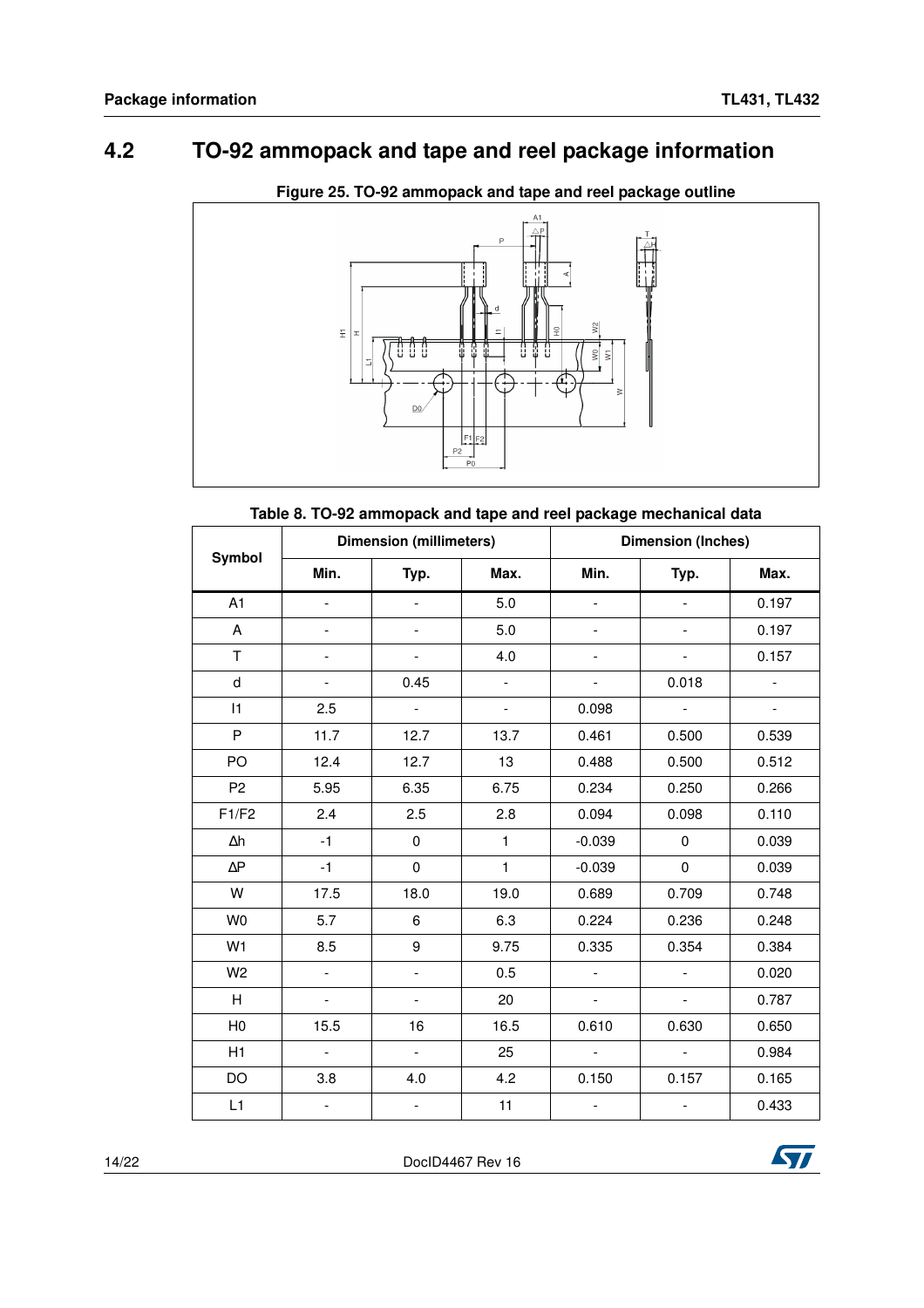### <span id="page-14-0"></span>**4.3 TO-92 (bulk) package information**



**Figure 26. TO-92 bulk package outline**

#### **Table 9. TO-92 bulk package mechanical data**

| Symbol | <b>Dimension (millimeters)</b> |      |                          | <b>Dimension (Inches)</b> |                          |       |
|--------|--------------------------------|------|--------------------------|---------------------------|--------------------------|-------|
|        | Min.                           | Typ. | Max.                     | Min.                      | Typ.                     | Max.  |
| Α      |                                | 1.35 | $\overline{\phantom{a}}$ |                           | 0.053                    |       |
| B      |                                |      | 4.70                     |                           | $\overline{\phantom{a}}$ | 0.185 |
| C      |                                | 2.54 | $\overline{\phantom{a}}$ |                           | 0.100                    |       |
| D      | 4.40                           |      | $\overline{\phantom{a}}$ | 0.173                     |                          |       |
| E      | 12.70                          |      | $\overline{\phantom{a}}$ | 0.500                     |                          |       |
| F      | $\overline{\phantom{a}}$       |      | 3.70                     | ٠                         |                          | 0.146 |
| a      |                                |      | 0.5                      |                           |                          | 0.019 |

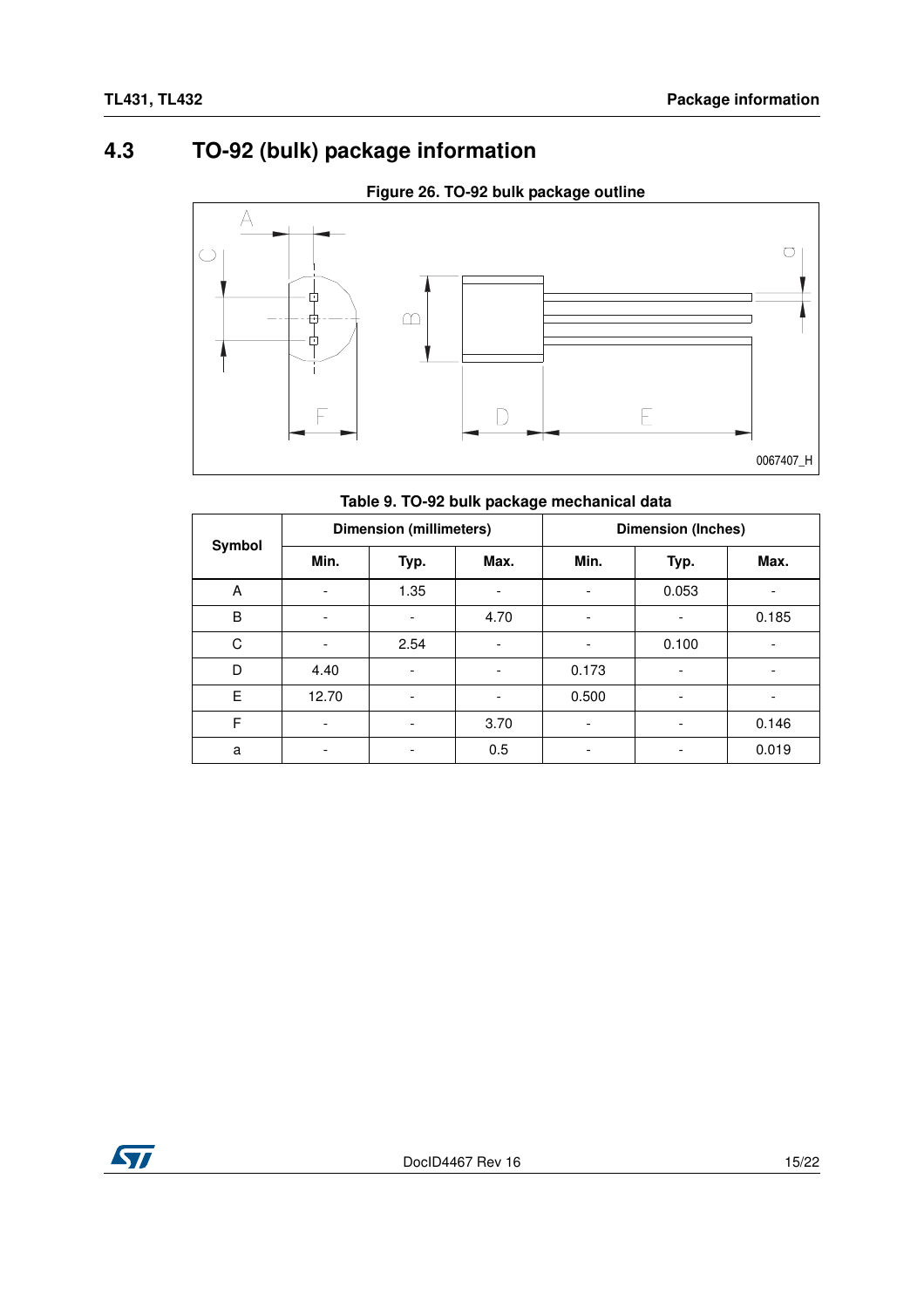### <span id="page-15-0"></span>**4.4 SOT23-3 package information**



#### **Figure 27. SOT23-3 package outline**

|  | Table 10. SOT23-3 package mechanical data |
|--|-------------------------------------------|
|--|-------------------------------------------|

|                | <b>Dimensions</b>        |                          |                          |                          |                          |                          |  |
|----------------|--------------------------|--------------------------|--------------------------|--------------------------|--------------------------|--------------------------|--|
| Symbol         |                          | <b>Millimeters</b>       |                          | <b>Inches</b>            |                          |                          |  |
|                | Min.                     | Typ.                     | Max.                     | Min.                     | Typ.                     | Max.                     |  |
| A              | 0.89                     |                          | 1.12                     | 0.035                    |                          | 0.044                    |  |
| A1             | 0.01                     | $\overline{\phantom{0}}$ | 0.10                     | 0.0004                   | $\overline{\phantom{a}}$ | 0.004                    |  |
| A <sub>2</sub> | 0.88                     | 0.95                     | 1.02                     | 0.035                    | 0.037                    | 0.040                    |  |
| b              | 0.30                     |                          | 0.50                     | 0.012                    |                          | 0.020                    |  |
| c              | 0.08                     |                          | 0.20                     | 0.003                    | $\overline{\phantom{a}}$ | 0.008                    |  |
| D              | 2.80                     | 2.90                     | 3.04                     | 0.110                    | 0.114                    | 0.120                    |  |
| E              | 2.10                     |                          | 2.64                     | 0.083                    |                          | 0.104                    |  |
| E1             | 1.20                     | 1.30                     | 1.40                     | 0.047                    | 0.051                    | 0.055                    |  |
| e              | $\overline{\phantom{a}}$ | 0.95                     | $\overline{\phantom{0}}$ | $\overline{\phantom{a}}$ | 0.037                    | $\overline{\phantom{a}}$ |  |
| e1             | $\overline{\phantom{a}}$ | 1.90                     | -                        | -                        | 0.075                    | $\overline{\phantom{a}}$ |  |
| L              | 0.40                     | 0.50                     | 0.60                     | 0.016                    | 0.020                    | 0.024                    |  |
| L1             | -                        | 0.54                     | $\overline{\phantom{a}}$ |                          | 0.021                    | ٠                        |  |
| k              | 0d                       |                          | 8d                       |                          |                          |                          |  |

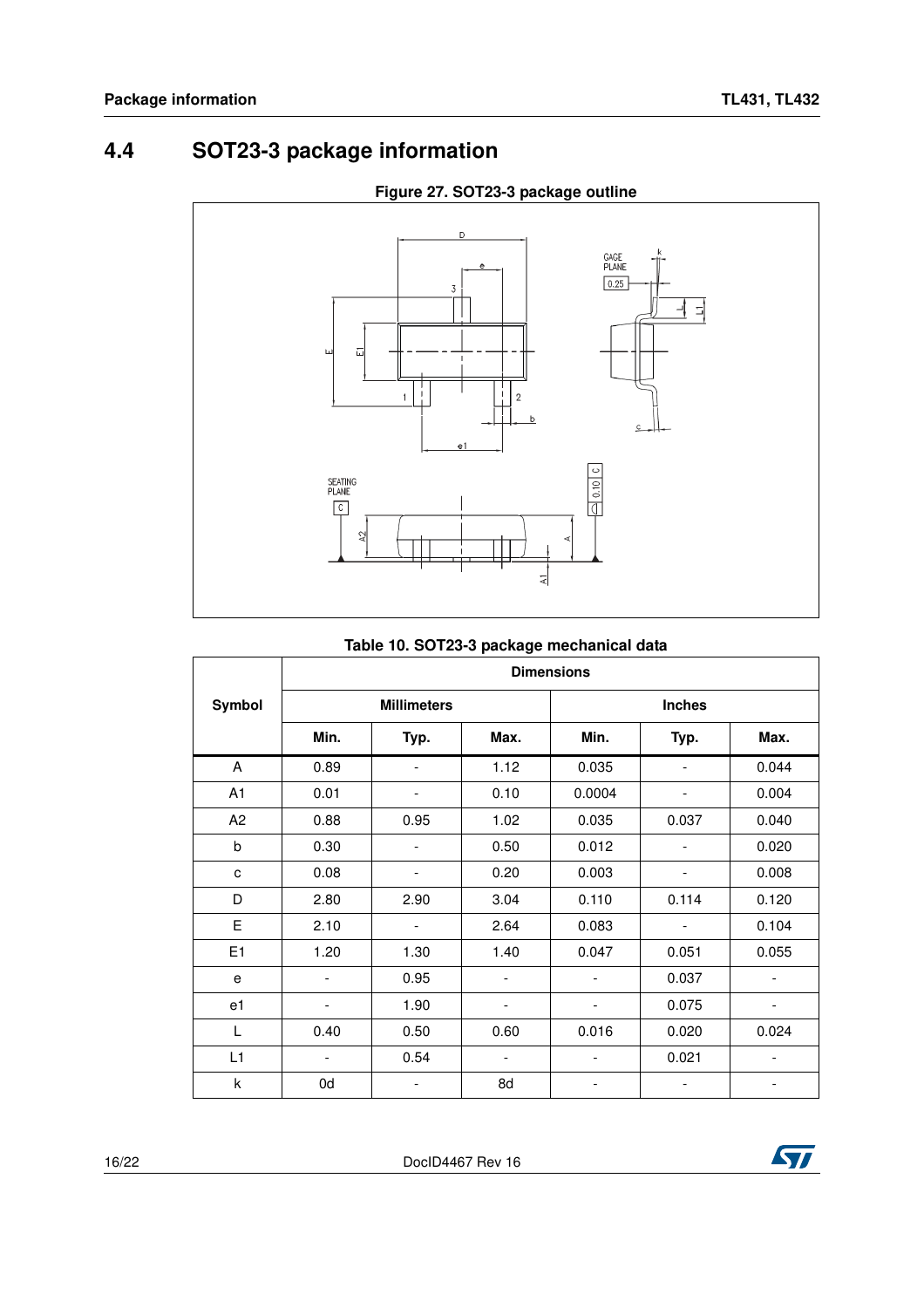### <span id="page-16-0"></span>**4.5 SOT23-5 package information**





#### **Table 11. SOT23-5 package mechanical data**

|                       | <b>Dimensions</b>        |                          |            |                          |                          |       |
|-----------------------|--------------------------|--------------------------|------------|--------------------------|--------------------------|-------|
| Symbol                |                          | <b>Millimeters</b>       |            |                          | <b>Inches</b>            |       |
|                       | Min.                     | Typ.                     | Max.       | Min.                     | Typ.                     | Max.  |
| A                     | 0.90                     |                          | 1.45       | 0.035                    |                          | 0.057 |
| A <sub>1</sub>        | $\overline{\phantom{a}}$ | $\overline{\phantom{a}}$ | 0.15       | $\overline{\phantom{m}}$ | $\overline{\phantom{a}}$ | 0.006 |
| A2                    | 0.90                     | $\overline{\phantom{a}}$ | 1.30       | 0.035                    |                          | 0.051 |
| b                     | 0.35                     | $\overline{\phantom{a}}$ | 0.50       | 0.014                    | $\overline{\phantom{a}}$ | 0.020 |
| C                     | 0.09                     | ٠                        | 0.20       | 0.004                    |                          | 0.008 |
| D                     | 2.80                     | $\overline{\phantom{a}}$ | 3.05       | 0.110                    | -                        | 0.120 |
| E                     | 1.50                     | $\overline{\phantom{a}}$ | 1.75       | 0.059                    |                          | 0.069 |
| e                     |                          | 0.95                     |            |                          | 0.037                    |       |
| Н                     | 2.60                     | $\overline{\phantom{a}}$ | 3.00       | 0.102                    | $\overline{\phantom{a}}$ | 0.118 |
| L                     | 0.10                     |                          | 0.60       | 0.004                    |                          | 0.024 |
| $\boldsymbol{\theta}$ | 0 degrees                |                          | 10 degrees |                          |                          |       |

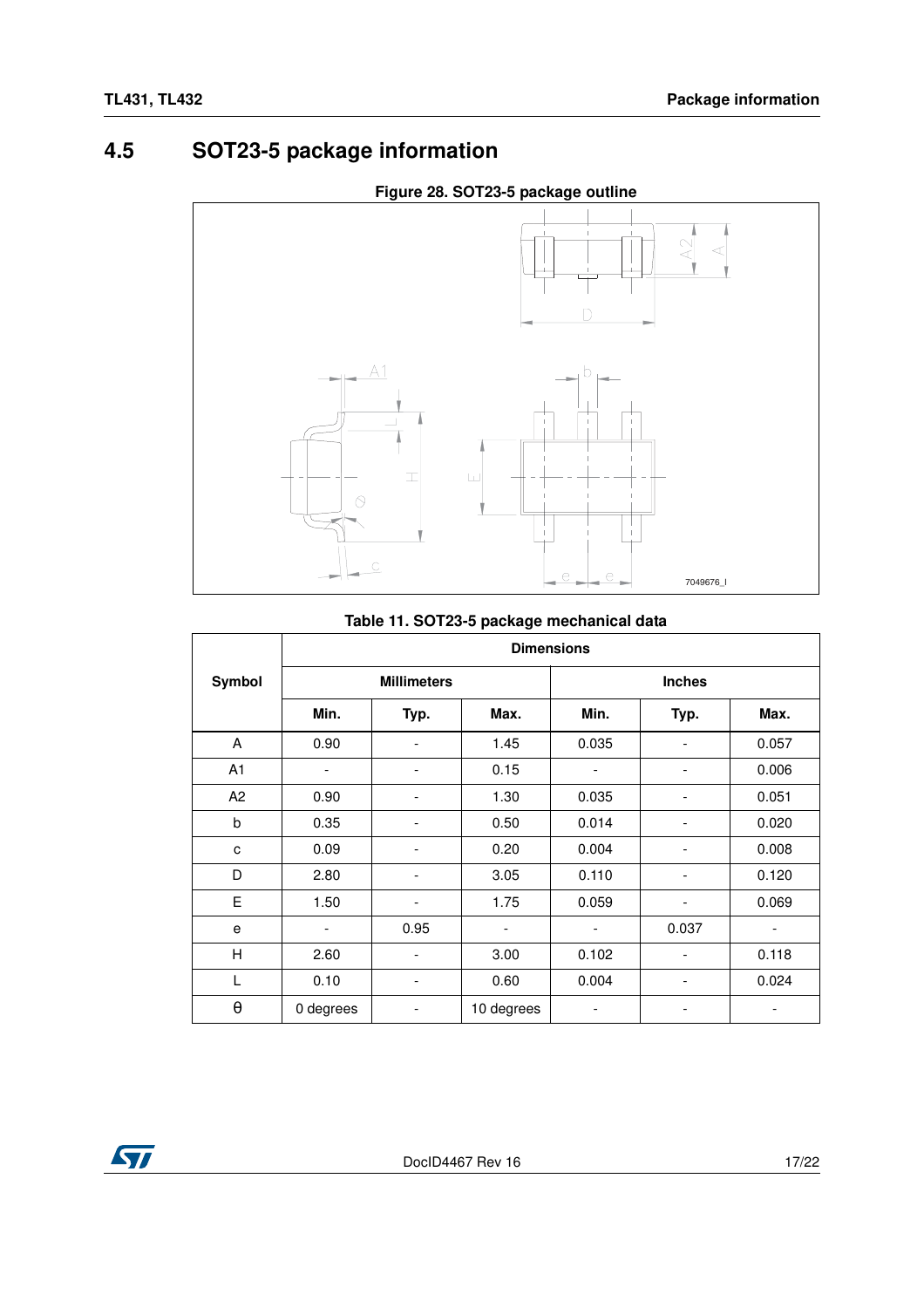### <span id="page-17-0"></span>**4.6 SOT323-6 package information**



|                | <b>Dimensions</b>        |                          |                          |                          |       |       |  |  |
|----------------|--------------------------|--------------------------|--------------------------|--------------------------|-------|-------|--|--|
| Symbol         |                          | <b>Millimeters</b>       |                          | <b>Inches</b>            |       |       |  |  |
|                | Min.                     | Typ.                     | Max.                     | Min.                     | Typ.  | Max.  |  |  |
| A              | 0.80                     | $\overline{\phantom{0}}$ | 1.10                     | 0.031                    |       | 0.043 |  |  |
| A <sub>1</sub> | 0                        | -                        | 0.10                     |                          | -     | 0.004 |  |  |
| A <sub>2</sub> | 0.80                     | -                        | 1.00                     | 0.031                    | -     | 0.039 |  |  |
| b              | 0.15                     | -                        | 0.30                     | 0.006                    |       | 0.012 |  |  |
| c              | 0.10                     | -                        | 0.18                     | 0.004                    | -     | 0.007 |  |  |
| D              | 1.80                     | -                        | 2.20                     | 0.071                    |       | 0.087 |  |  |
| E              | 1.15                     | -                        | 1.35                     | 0.045                    |       | 0.053 |  |  |
| е              | $\overline{\phantom{a}}$ | 0.65                     | $\overline{\phantom{a}}$ | $\overline{\phantom{0}}$ | 0.026 | ٠     |  |  |
|                |                          |                          |                          |                          |       |       |  |  |

HE 1.80 - 2.40 0.071 - 0.094 L | 0.10 | - | 0.40 | 0.004 | - | 0.016 Q1 | 0.10 | - | 0.40 | 0.004 | - | 0.016

#### **Table 12. SOT323-6 package mechanical data**

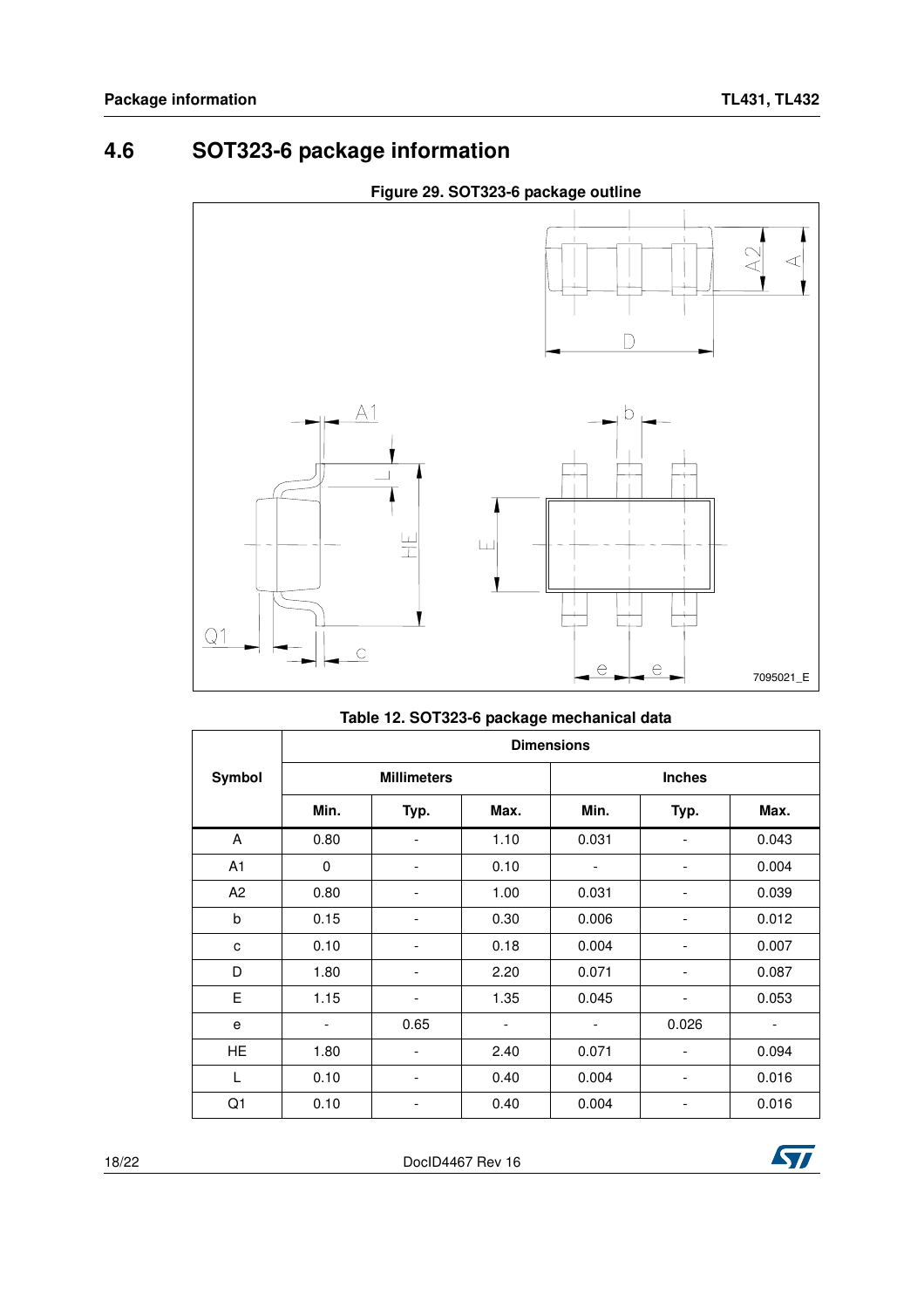# <span id="page-18-0"></span>**5 Ordering information**

<span id="page-18-1"></span>

| Order code                                             | Accuracy (%)            | Temperature range | Package  | Packing                        | <b>Marking</b>  |
|--------------------------------------------------------|-------------------------|-------------------|----------|--------------------------------|-----------------|
| <b>TL431CD</b><br>TL431CDT                             | $\mathbf{2}$            |                   | $SO-8$   | Tube or                        | 431CH           |
| TL431ACD<br>TL431ACDT                                  | 1                       |                   |          | Tape and reel                  | 431ACH          |
| <b>TL431CZ</b><br>TL431CZT<br>TL431CZ-AP               | $\overline{c}$          |                   | TO-92    | Bulk or<br>Tape or<br>Ammopack | <b>TL431C</b>   |
| TL431ACZ<br>TL431ACZT<br>TL431ACZ-AP                   | 1                       | 0 °C to +70 °C    |          |                                | <b>TL431AC</b>  |
| TL431CL3T                                              | $\overline{2}$          |                   | SOT23-3  |                                | L <sub>19</sub> |
| TL431ACL3T                                             | 1                       |                   |          |                                | L <sub>18</sub> |
| <b>TL431CL5T</b>                                       | $\overline{c}$          |                   | SOT23-5  | Tape                           | L <sub>19</sub> |
| TL431ACL5T                                             | 1                       |                   |          |                                | L <sub>18</sub> |
| TL431CCT                                               | $\overline{c}$          |                   | SOT323-6 |                                | 31C             |
| TL431ACCT                                              | 1                       |                   |          |                                | 31C             |
| <b>TL431ID</b><br><b>TL431IDT</b>                      | $\overline{c}$          | -40 °C to +105 °C |          | Tube or                        | 431 IH          |
| TL431AID<br>TL431AIDT                                  | 1                       |                   | $SO-8$   | tape and reel                  | 431AIH          |
| <b>TL431IZ</b><br><b>TL431IZT</b><br><b>TL431IZ-AP</b> | $\overline{2}$          |                   |          | Bulk or                        | <b>TL4311</b>   |
| TL431AIZ<br>TL431AIZT<br>TL431AIZ-AP                   | 1                       |                   | TO-92    | Tape or<br>Ammopack            | <b>TL431AI</b>  |
| <b>TL431IL3T</b>                                       | $\overline{c}$          |                   | SOT23-3  |                                | L17             |
| TL431AIL3T                                             | 1                       |                   |          |                                | L16             |
| <b>TL432IL3T</b>                                       | $\overline{c}$          |                   |          |                                | 321             |
| TL432AIL3T                                             | 1                       |                   | SOT23-3  |                                | 32AI            |
| <b>TL431IL5T</b>                                       | $\overline{\mathbf{c}}$ |                   | SOT23-5  | Tape                           | L17             |
| TL431AIL5T                                             | 1                       |                   |          |                                | L16             |
| <b>TL431ICT</b>                                        | $\overline{c}$          |                   | SOT323-6 |                                | 311             |
| TL431AICT                                              | $\mathbf{1}$            |                   |          |                                | 311             |
| TL431BL3T                                              | 0.5                     | -40 °C to +125 °C | SOT23-3  |                                | 1B              |
| TL432BL3T                                              | 0.5                     | -40 °C to +125 °C | SOT23-3  |                                | 2B              |

**Table 13. Order codes**



DocID4467 Rev 16 19/22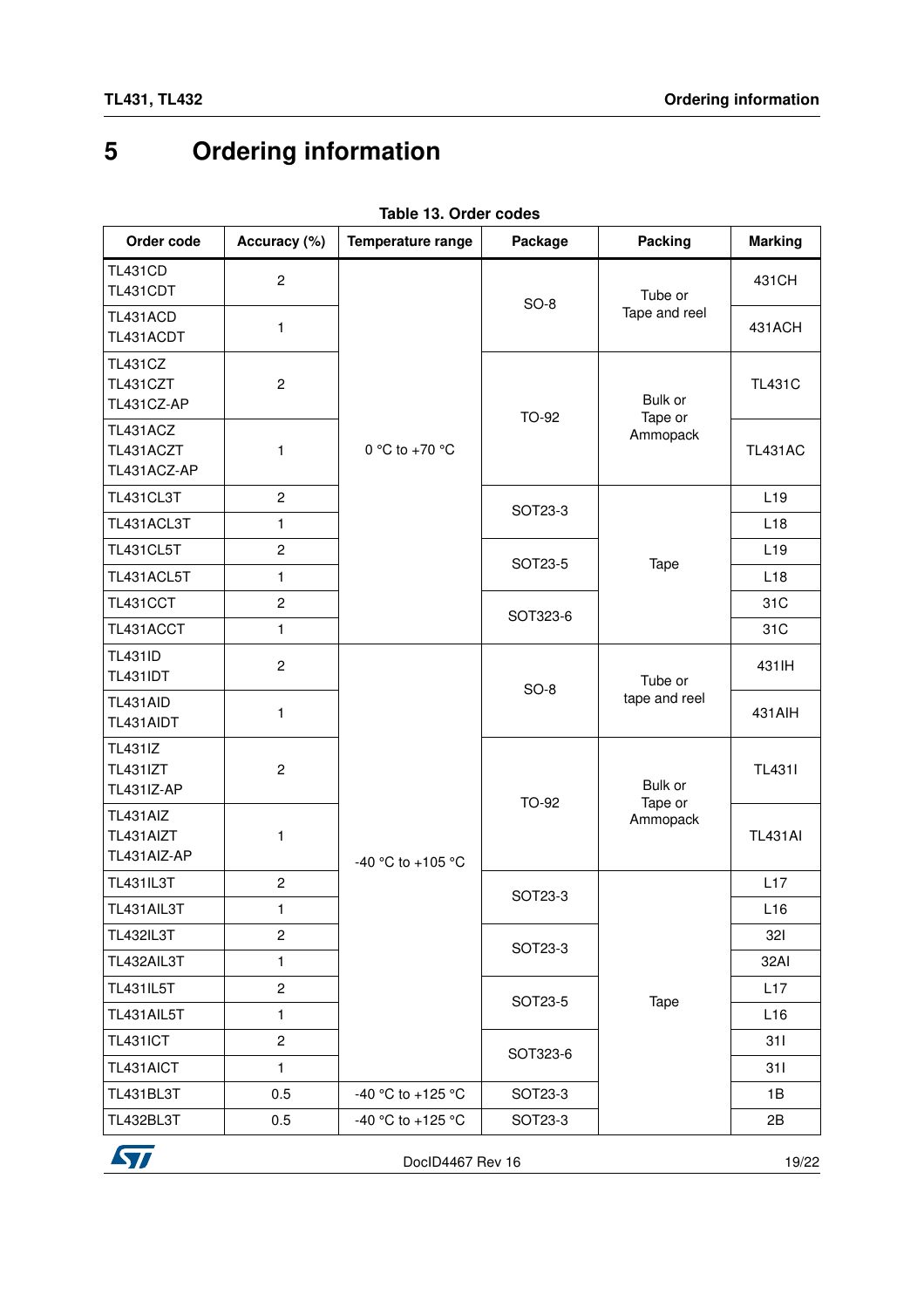| Order code                                                             | Accuracy (%) | Temperature range | Package               | Packing                  | <b>Marking</b> |  |
|------------------------------------------------------------------------|--------------|-------------------|-----------------------|--------------------------|----------------|--|
| $TL431$ $\text{I} \text{Y} \text{D}^{(1)}$<br>TL431IVDT <sup>(1)</sup> | 2            |                   | $SO-8$<br>(Automotive | Tube or<br>tape and reel | 431IY          |  |
| TL431A <sub>1</sub> <sub>1</sub><br>TL431AIVDT <sup>(1)</sup>          |              | -40 °C to +125 °C | grade level)          |                          | 431AIY         |  |

**Table 13. Order codes (continued)**

1. Qualification and characterization according to AEC Q100 and Q003 or equivalent, advanced screening according to AEC Q001 and Q 002 or equivalent.

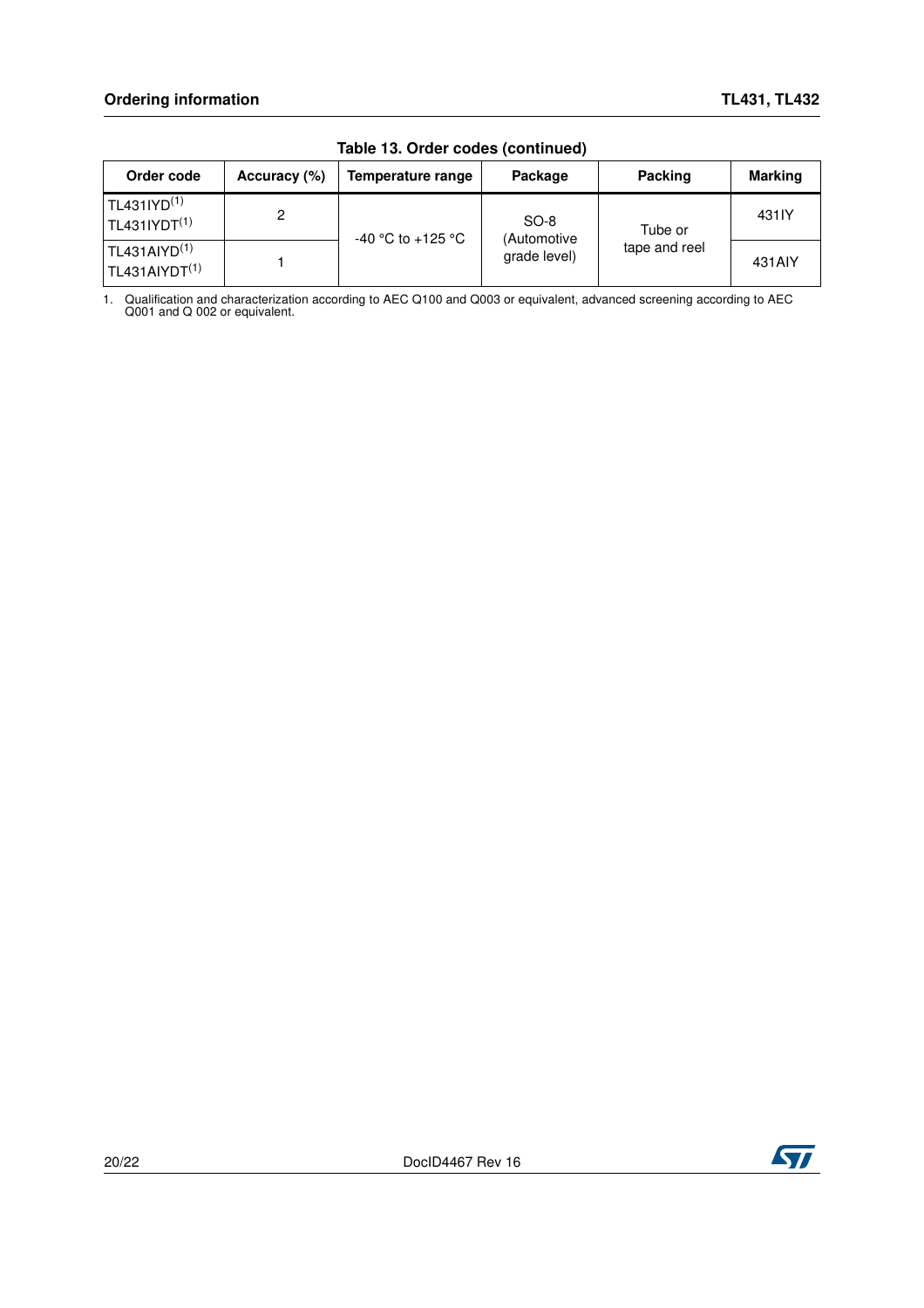# <span id="page-20-0"></span>**6 Revision history**

nes

| <b>Date</b> | <b>Revision</b> | <b>Changes</b>                                                                                                                                                                                                                                                                                                                     |
|-------------|-----------------|------------------------------------------------------------------------------------------------------------------------------------------------------------------------------------------------------------------------------------------------------------------------------------------------------------------------------------|
| 01-Mar-2002 | 1               | Initial release.                                                                                                                                                                                                                                                                                                                   |
| 01-Nov-2005 | $\overline{2}$  | PPAP references inserted in order codes table on cover page.                                                                                                                                                                                                                                                                       |
| 13-Dec-2006 | 3               | Corrected TO-92 package information.                                                                                                                                                                                                                                                                                               |
| 08-Jun-2007 | 4               | Specified that SO-8 package is batwing package.<br>In electrical characteristics tables, moved negative values from max column to<br>min column.<br>Corrected captions of Figure 7 and of Figure 18.<br>Added footnote to Table 8: TO-92 bulk package mechanical data.                                                             |
| 25-Feb-2008 | 5               | Corrected SO-8 package mechanical data.<br>Corrected footnote for automotive grade order codes in order code table.<br>Corrected packing information for TO-92 devices in order code table.                                                                                                                                        |
| 04-Jun-2009 | 6               | Changed I <sub>MIN</sub> to 0.6 mA in Table 3 and Table 4.<br>Increased temperature range to 125°C in temperature curves.<br>Added Table 5, dedicated to automotive version.<br>Increased high temperature for automotive range up to +125 °C in Table 5 and<br>in Table 12: Order codes.<br>Inserted accuracy column in Table 12. |
| 09-Jun-2009 | $\overline{7}$  | Corrected minor error in package column in Table 12.                                                                                                                                                                                                                                                                               |
| 14-Mar-2011 | 8               | Added Figure 3 on page 3, Section 4.4 on page 15 and Section 4.5 on page<br>16.                                                                                                                                                                                                                                                    |
| 07-Oct-2011 | 9               | Added new package mechanical data Table 11 on page 17 and Figure 29 on<br>page 17.<br>Updated Table 12 on page 18.                                                                                                                                                                                                                 |
| 17-Nov-2011 | 10              | Added new part number TL432, new order code Table 12 on page 18 and pin<br>connection for TL432 Figure 3 on page 3.                                                                                                                                                                                                                |
| 03-Dec-2012 | 11              | Removed temperature range in title Table 3 on page 5, Table 4 on page 6 and<br>Table 5 on page 7.                                                                                                                                                                                                                                  |
| 07-Dec-2017 | 12              | Updated main title on page 1 and Section : Features on page 1, (added<br>"automotive" - AEC-Q100 qualified).<br>Updated Table 1 on page 4 (updated R <sub>thia</sub> and R <sub>thic</sub> ).<br>Minor modifications throughout document.                                                                                          |
| 10-Sep-2020 | 13              | Added the part number TL431B and all its occurrences throughout the<br>document.                                                                                                                                                                                                                                                   |
| 23-Sep-2020 | 14              | Updated Table 4: TL431B (Tamb = $25^{\circ}$ C unless otherwise specified).                                                                                                                                                                                                                                                        |
| 08-Feb-2021 | 15              | Updated Table 13: Order codes.                                                                                                                                                                                                                                                                                                     |
| 14-Feb-2022 | 16              | Added new order code TL432BL3T and updated Marking in Table 13.                                                                                                                                                                                                                                                                    |

#### **Table 14. Document revision history**